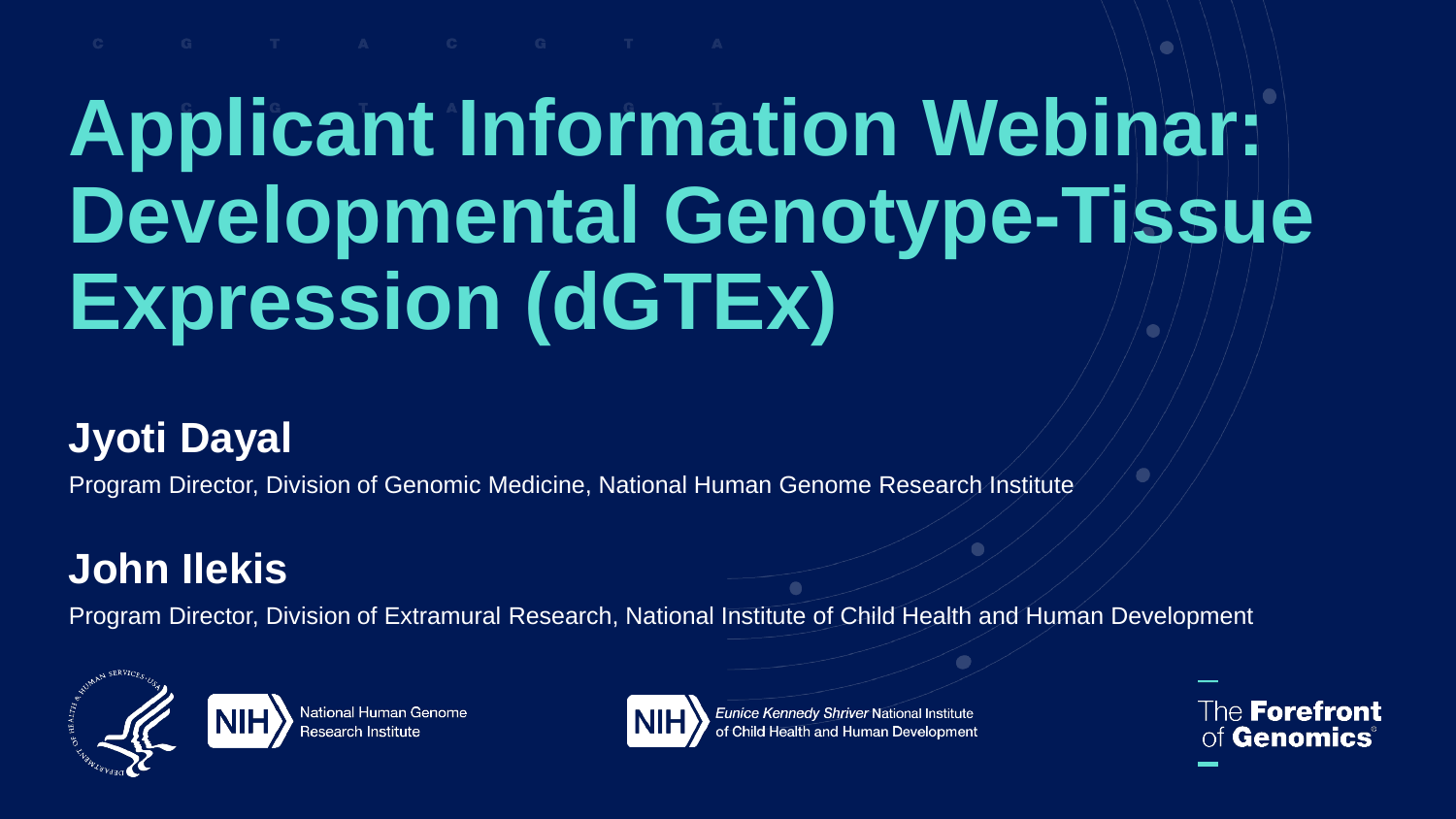### **Applicant Information Webinar: Developmental Genotype Tissue Expression (dGTEx)**

### **Welcome!**



- Check your audio and video to confirm that you can hear and see the meeting.
- To submit a comment using the Chat function, click "Chat" on the task bar at bottom of your screen.
- To ask a question, use the Q&A function located at the bottom of your screen.
- Should you experience any technical problems, please contact Laurie Findley at [laurie.findley@nih.gov.](mailto:laurie.Findley@nih.gov)

**1** *Please note that this webinar will be recorded for internal NHGRI use only.*

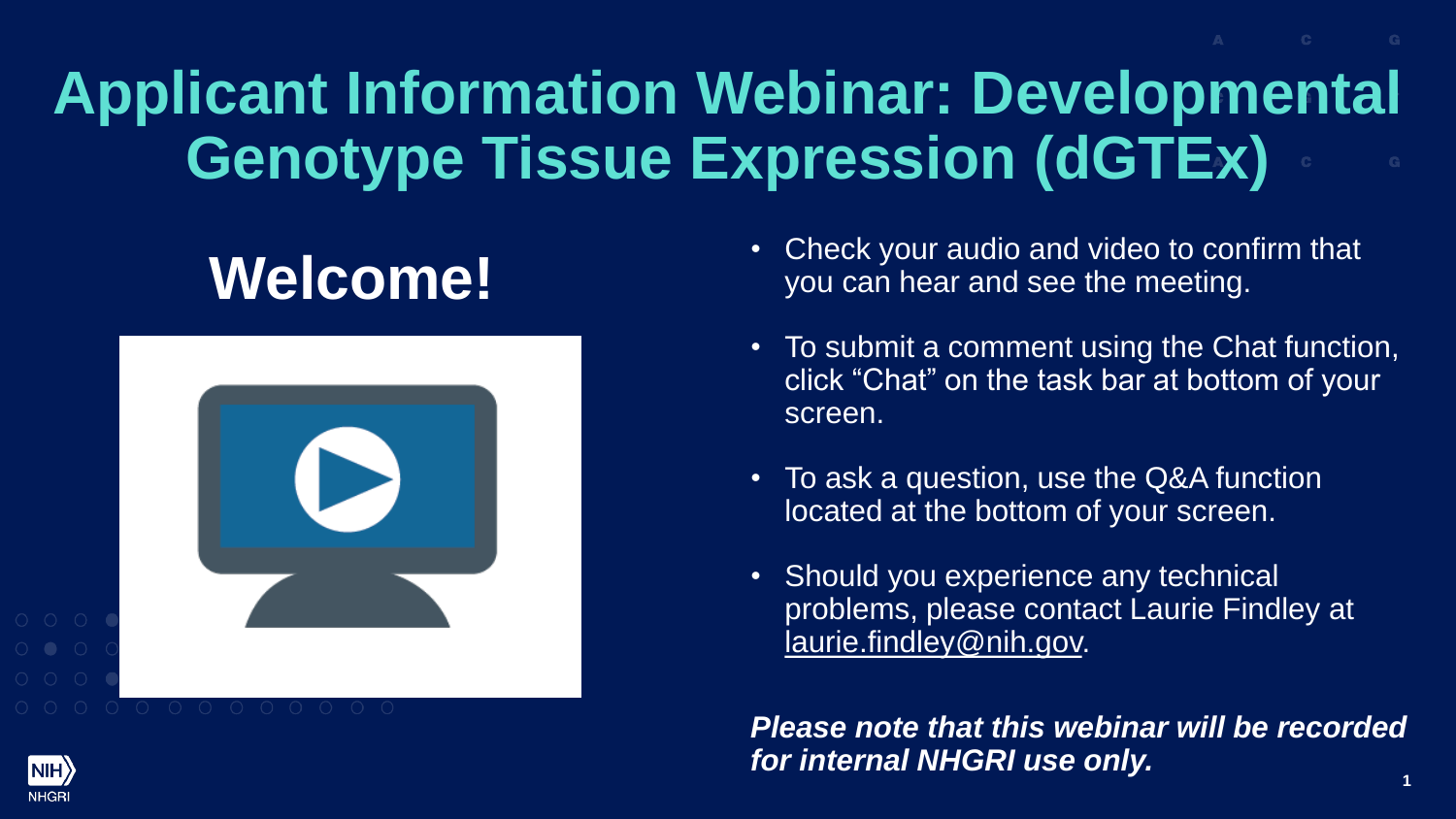### *Outline*

- Background
- RFA Overview
	- Biospecimen Procurement **Center**
	- Laboratory, Data Analysis, Coordinating Center
- Key Dates
- Frequently asked questions
- Applicant questions



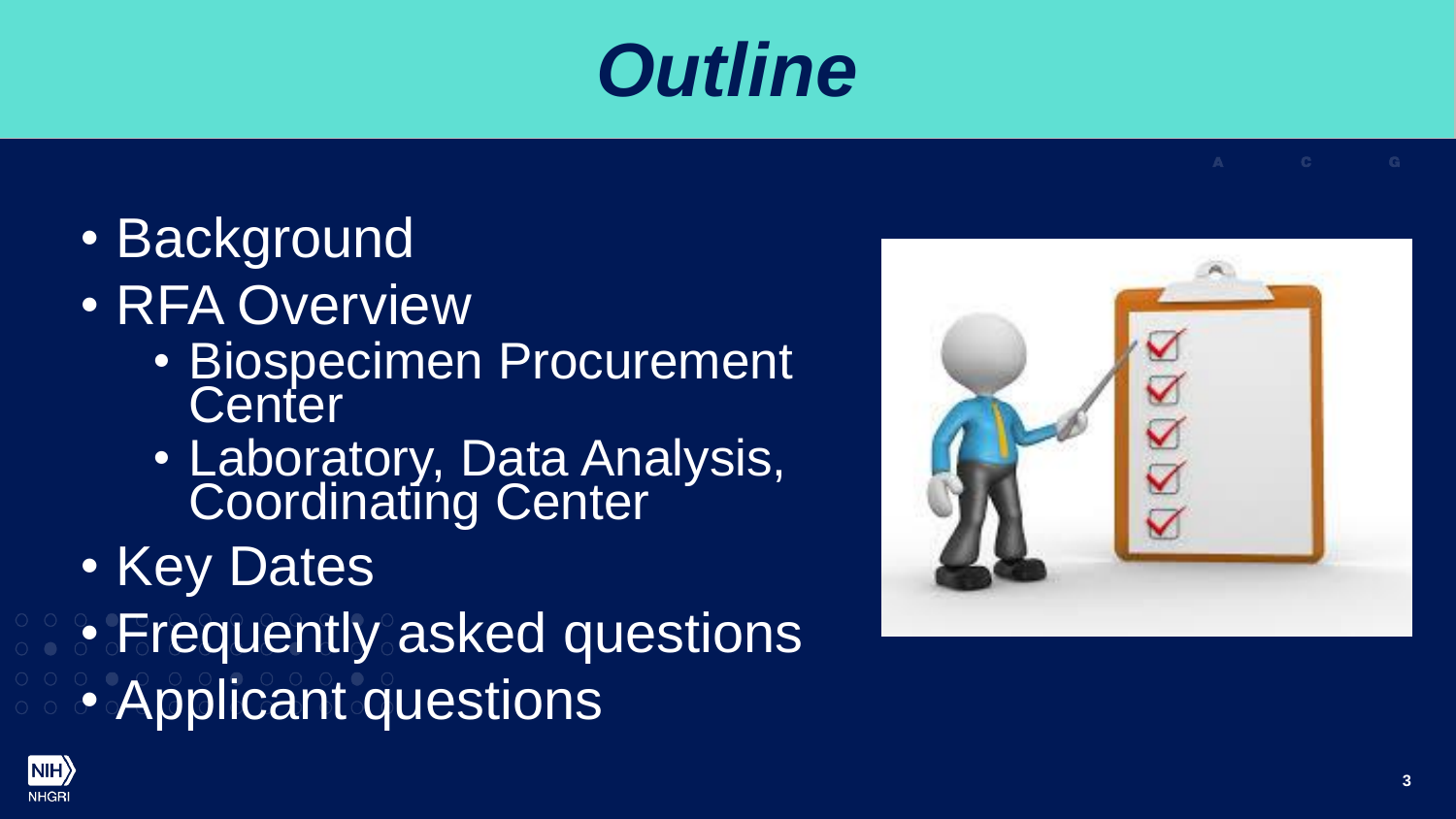### *NIH Collaborations*

### Trans-NIH Initiative

• Co-leads

**NIH NHGR** 

- National Human Genome Research Institute (NHGRI)
- National Institute of Child Health and Human Development (NICHD)
- Co-contributors
- National Institute of Mental Health (NIMH)
	- National Institute of Neurological Disorders and Stroke (NINDS) **4**

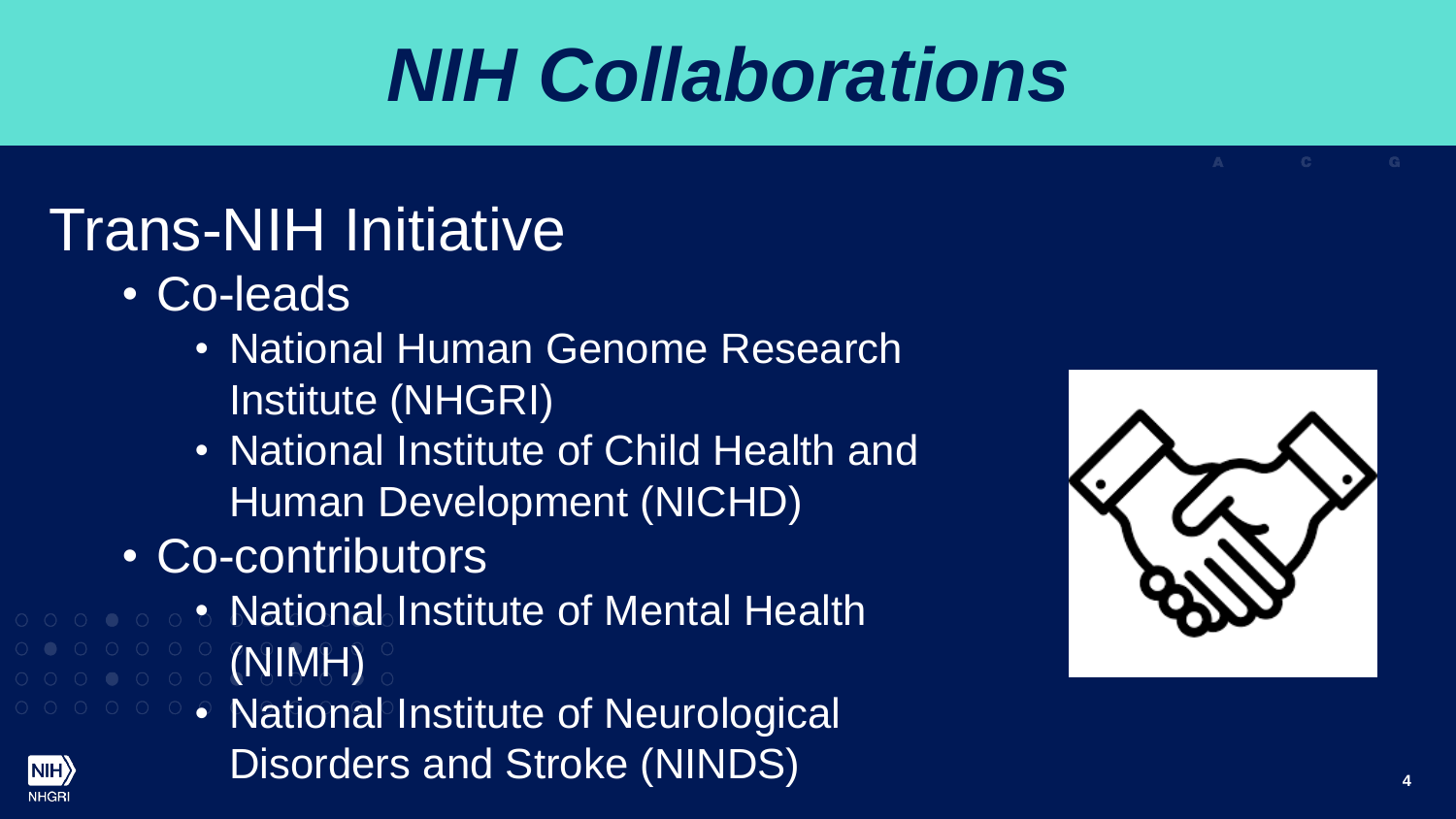### *GTEx Accomplishments*



•Established rapid autopsy program •965 donors (2010-2016)

•Surveyed gene expression in 53 tissues

•Provided new approach to map gene expression

•Decoded regulatory regions of genome

**5** *papers and 2nd most data access requestsOver 2,000 consortium and non-consortium* 

**GTEx Consortium\*** 

human tissues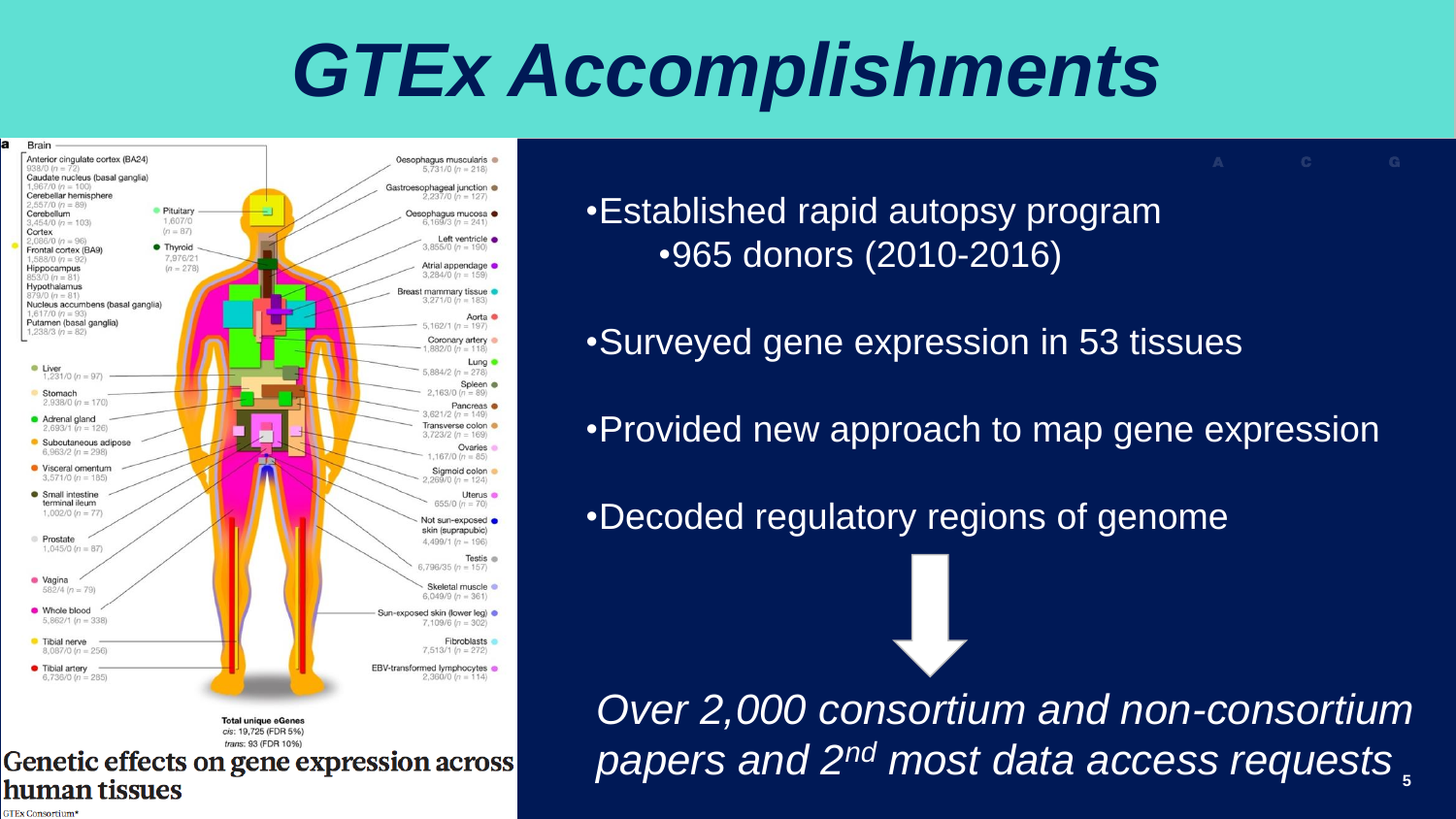#### *Proposal: Developmental Genotype Tissue Expression (dGTEx)*

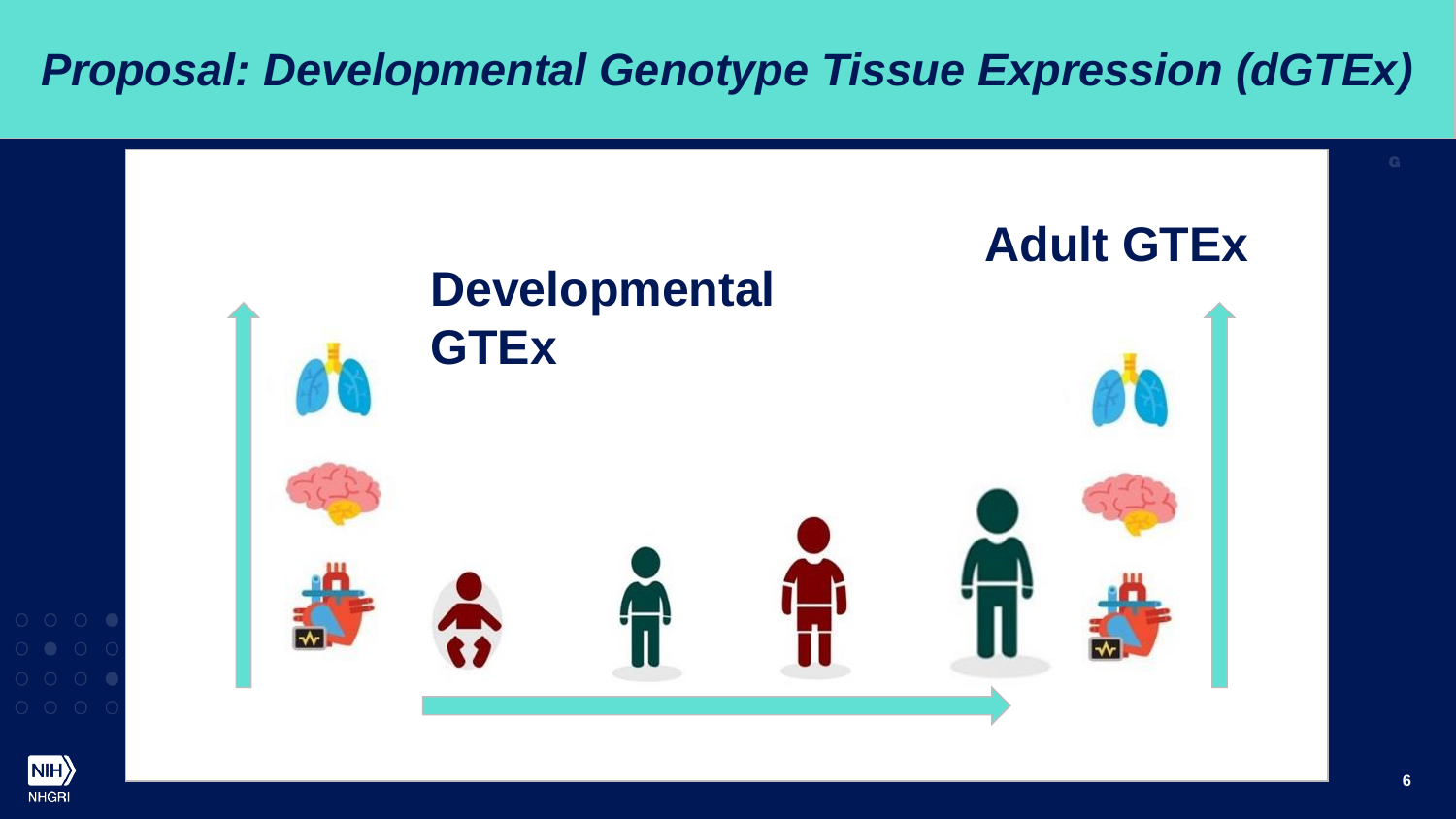# *Differences in Development*

- Metabolism
- Endocrine function
- Immune function
- Drug response

- Exposure and susceptibility to environmental toxins
- 

![](_page_6_Picture_9.jpeg)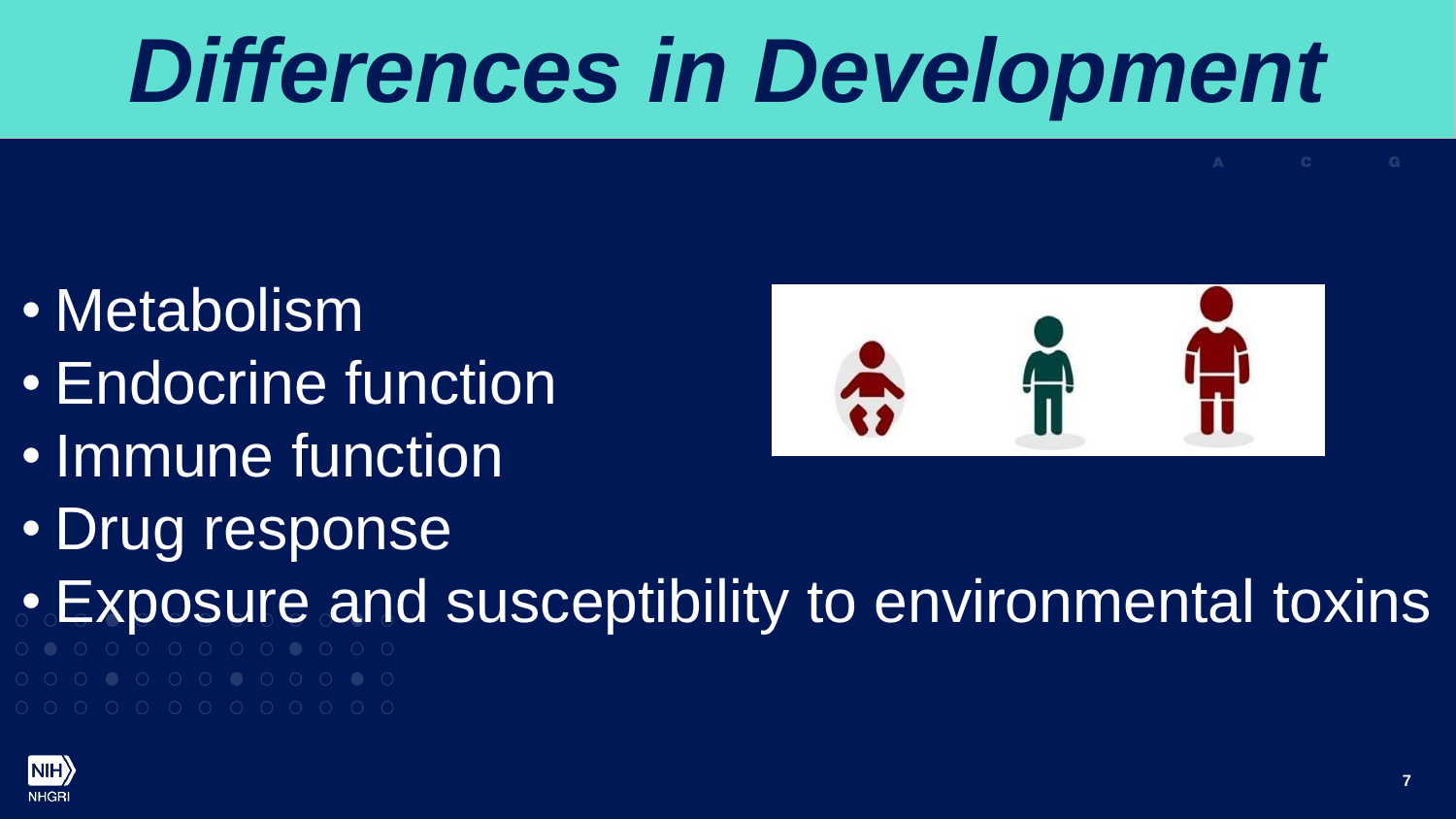#### **Goal: Establish resource database to study gene expression** *patterns across developmental stages.*

- Fill key gaps in understanding gene expression in human development
- Provide insight on functional networks and pathways
- Understand how gene expression affects clinical factors (ex. drug response)
- Explore attitudes/concerns family decision makers, cultural differences, consent process

![](_page_7_Picture_5.jpeg)

![](_page_7_Picture_6.jpeg)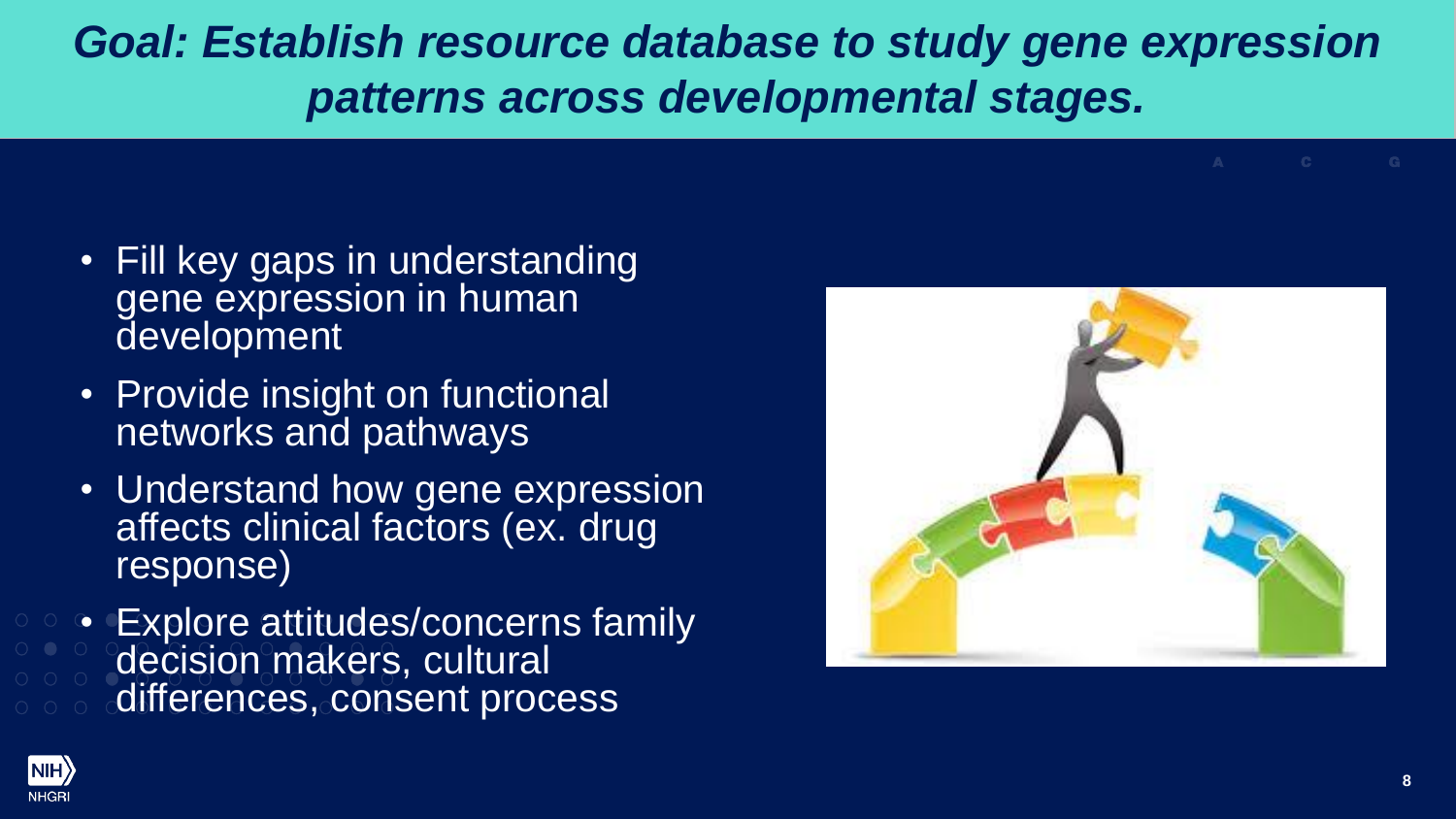![](_page_8_Picture_0.jpeg)

Create an atlas of tissue gene expression on bulk tissues and single cells in pediatric populations.

Analyze differences in gene expression, regulation, and known eQTLs and sQTLs across developmental stages.

Create and make available biobank of tissues and associated data for further characterization.

Develop research projects on the Ethical, Legal, and Social Implications of post-mortem pediatric genomic research.

![](_page_8_Picture_7.jpeg)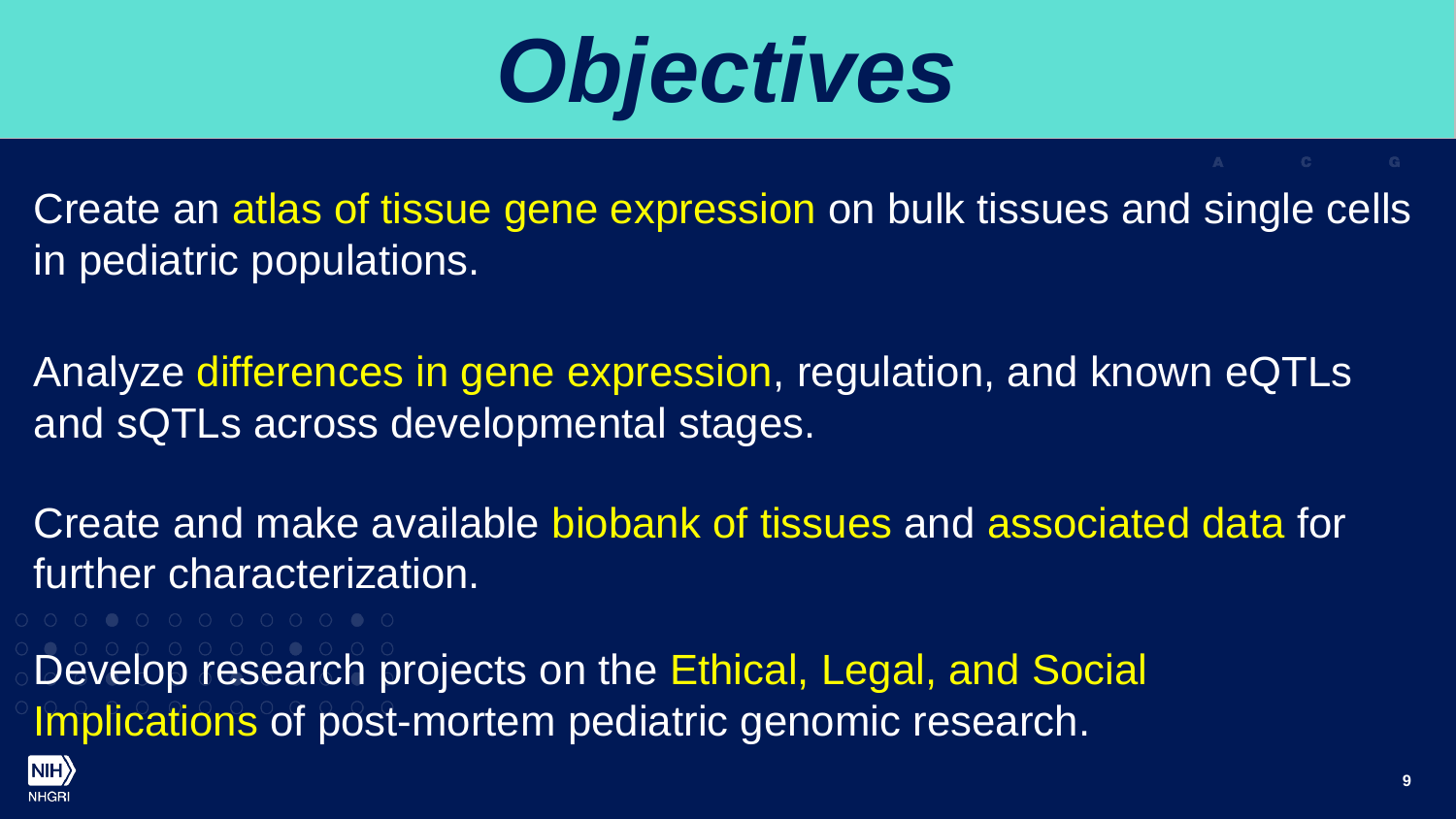### *Study Design*

![](_page_9_Picture_1.jpeg)

![](_page_9_Picture_2.jpeg)

![](_page_9_Picture_3.jpeg)

• Early postnatal (0-2 yrs) • Early childhood (2-8 yrs) • Pre-pubertal (8-12.5 yrs) • Post-pubertal (12.5-18 yrs)

NIH<sub>></sub> **NHGRI** 

- Biospecimen collection (blood, bulk tissue)
- Assays (genomic, single cell)
- Special brain consideration **100 mm**<sub>10</sub>

Future assays

- Chromatin accessibility
- Histone modification
- DNA methylation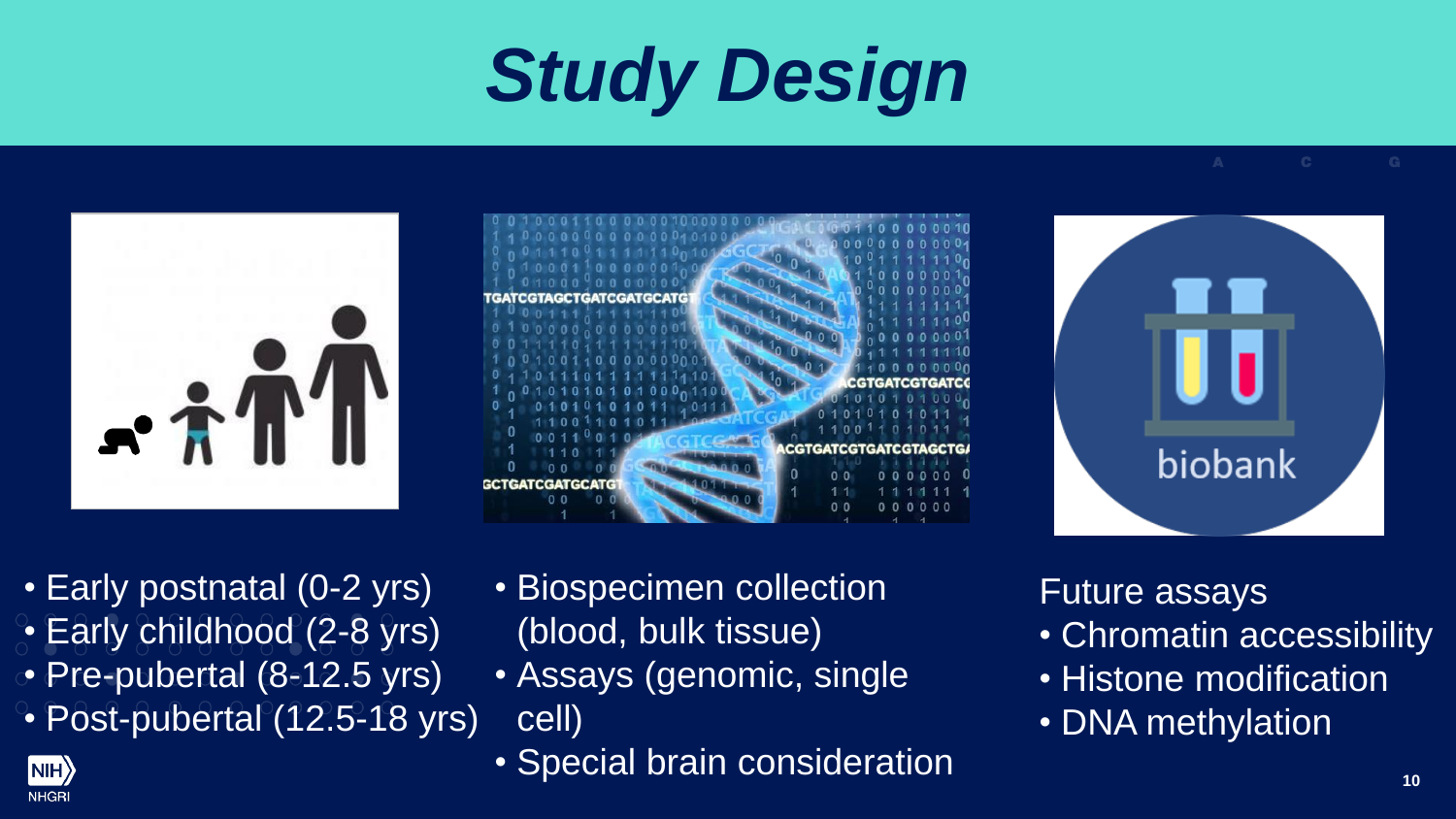### *Tissue Procurement*

![](_page_10_Figure_1.jpeg)

cis: 19,725 (FDR 5%) trans: 93 (FDR 10%)

•At a minimum, recruit 120 donors (at least 20-30 normal tissues per donor)

•Post-mortem tissues collected from neonates, young children, adolescents after acute event

•Collect as many tissues as possible similar to GTEx

•Prioritization of actual tissues collected determined by Steering Committee

![](_page_10_Picture_7.jpeg)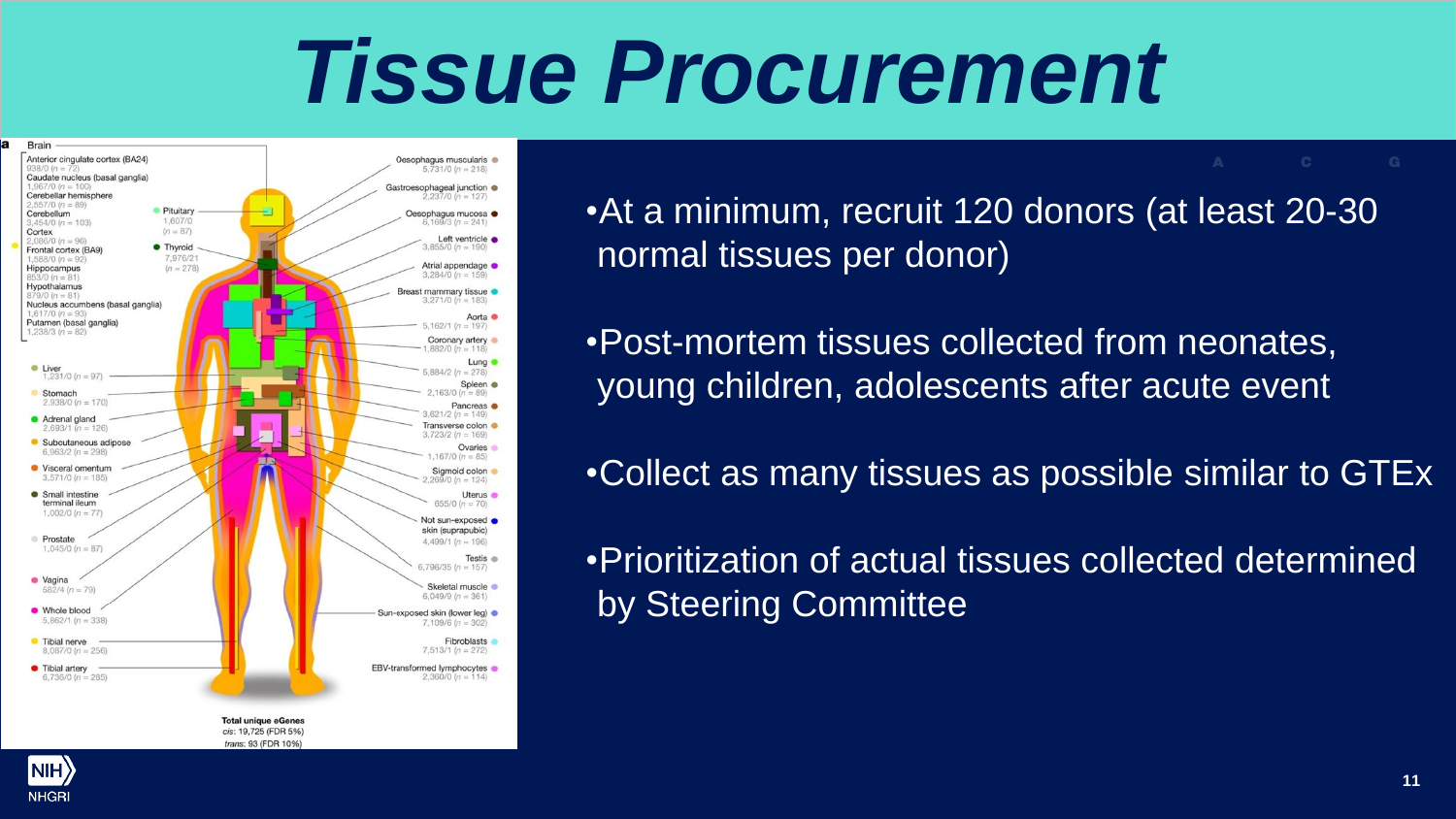# *Special Consideration - Brain*

#### • Tissue Procurement

• Expert evaluation, precise dissection using a coordinate system or equivalent, and optimal preservation of brain tissue for single-cell data generation (optimally, PMI < 8hrs)

#### • Sequencing and analysis

- Special expertise for processing tissue and generating and
- analyzing single-cell (~10 subregions) expression data
	- Standards compatible with Brain Initiative Cell Census
- Network (BICCN)

![](_page_11_Picture_8.jpeg)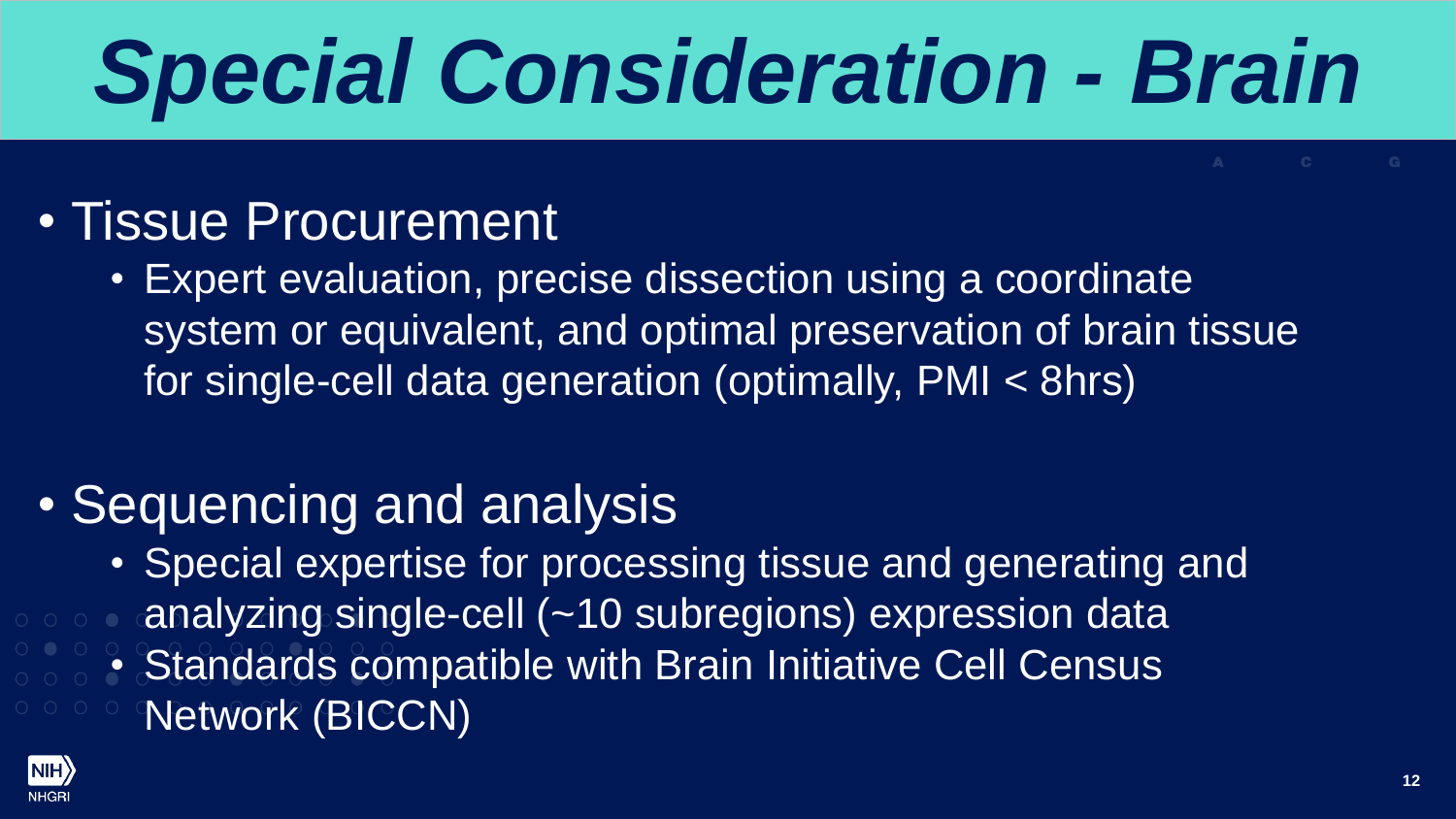# *Consortium Organization*

![](_page_12_Figure_1.jpeg)

![](_page_12_Picture_2.jpeg)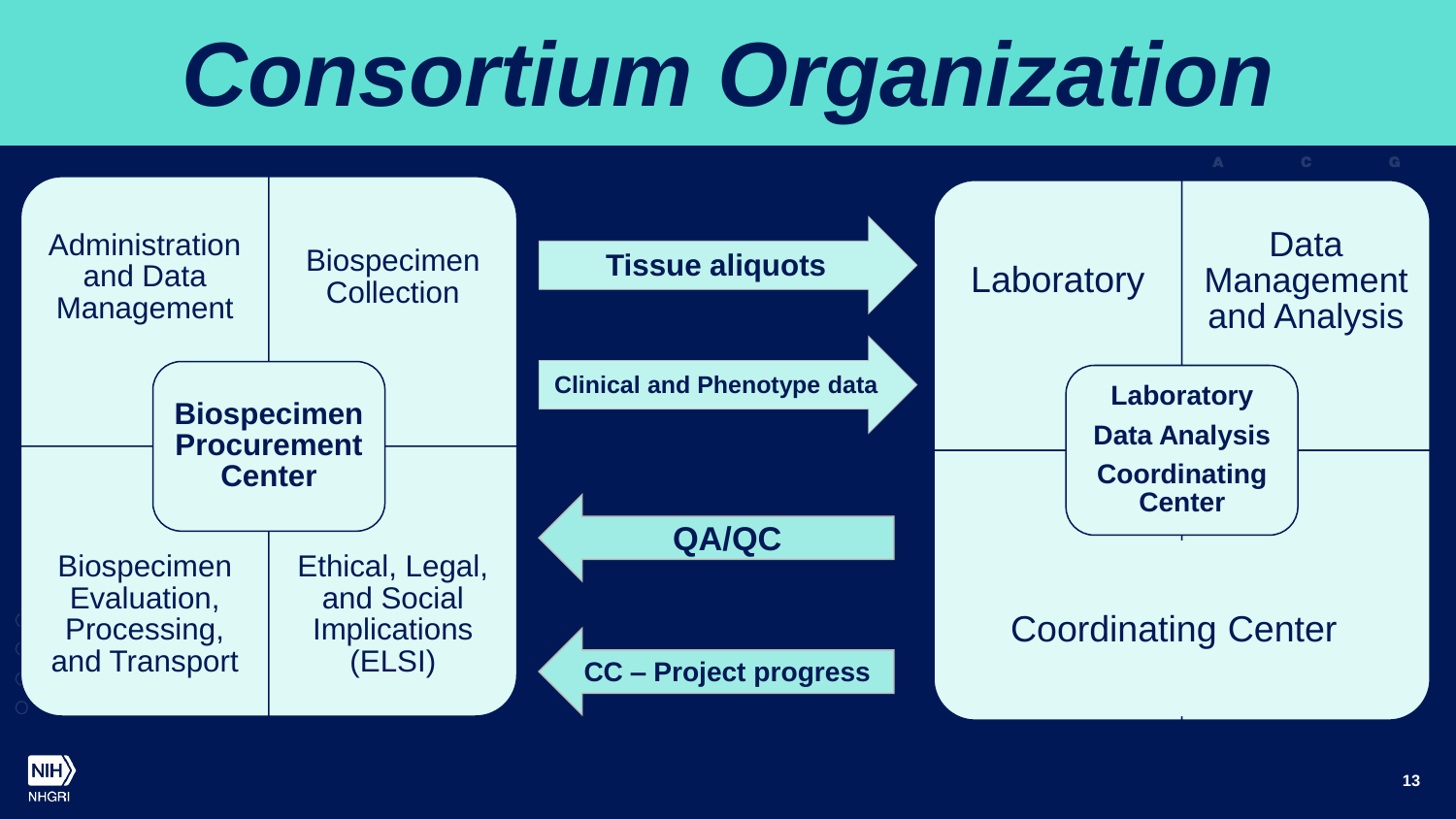### *Program Formation and Governance*

### • Steering Committee

- PIs from BPC, LDACC, NIH program staff
- Oversees project goals and progress
- Community Advisory Board (CAB)
	- Convened by BPC investigators
	- Provide input on community concerns, strategies on outreach, education, and consent
- External Scientific Panel (ESP)
	- Convened by NIH

 $|\text{NH}\rangle$ 

• Provide scientific expert recommendations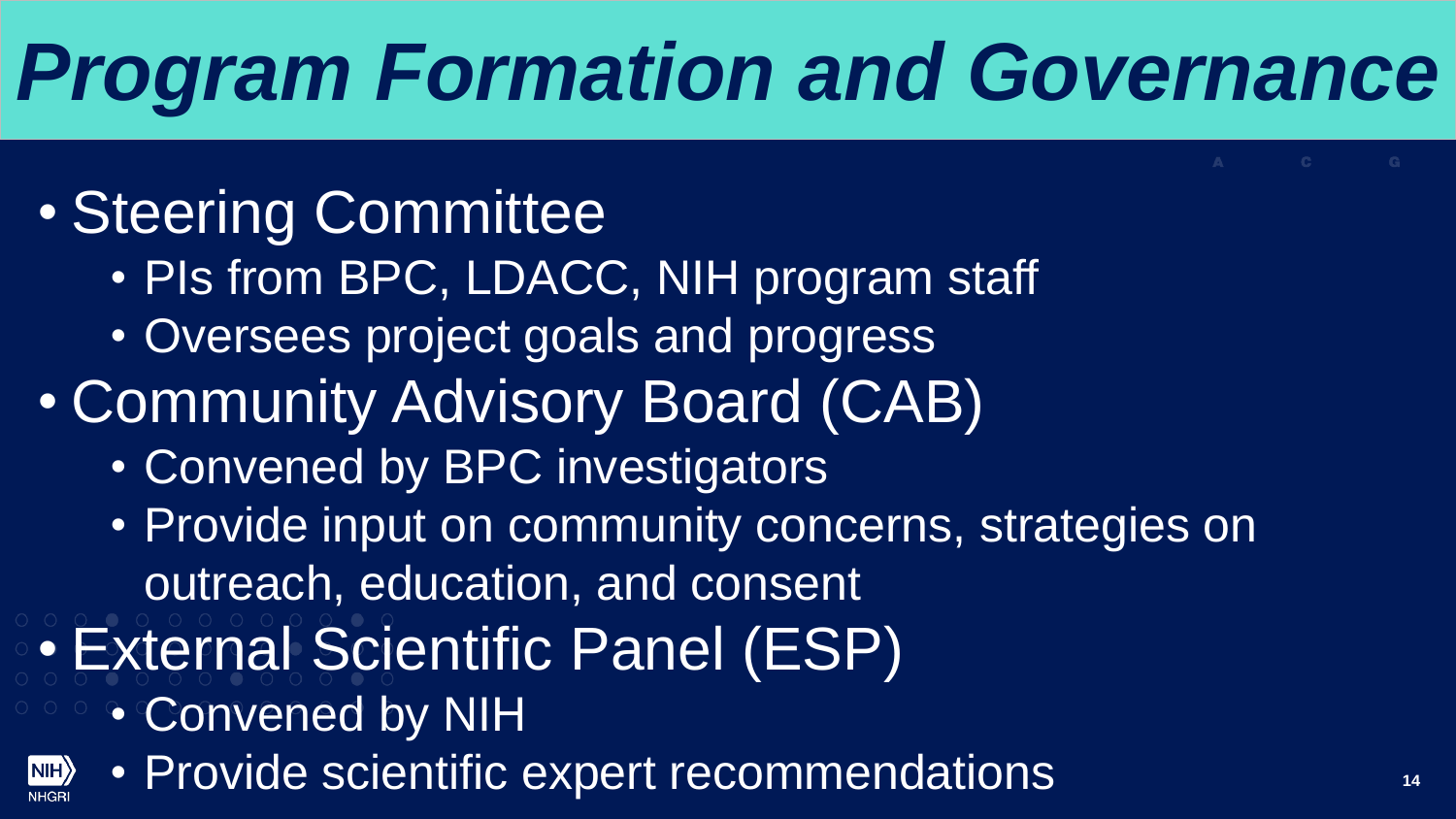### *Data Collection and Sharing*

### • Data Collection

- Informed consent include language that biospecimens and derived data to be shared and deidentified
- **Broad sharing and research results** 
	- Genomic and other relevant data shared with scientific community for research  $\rightarrow$  AnVIL
- Institutional certification designated as General Research Use
- 

![](_page_14_Picture_7.jpeg)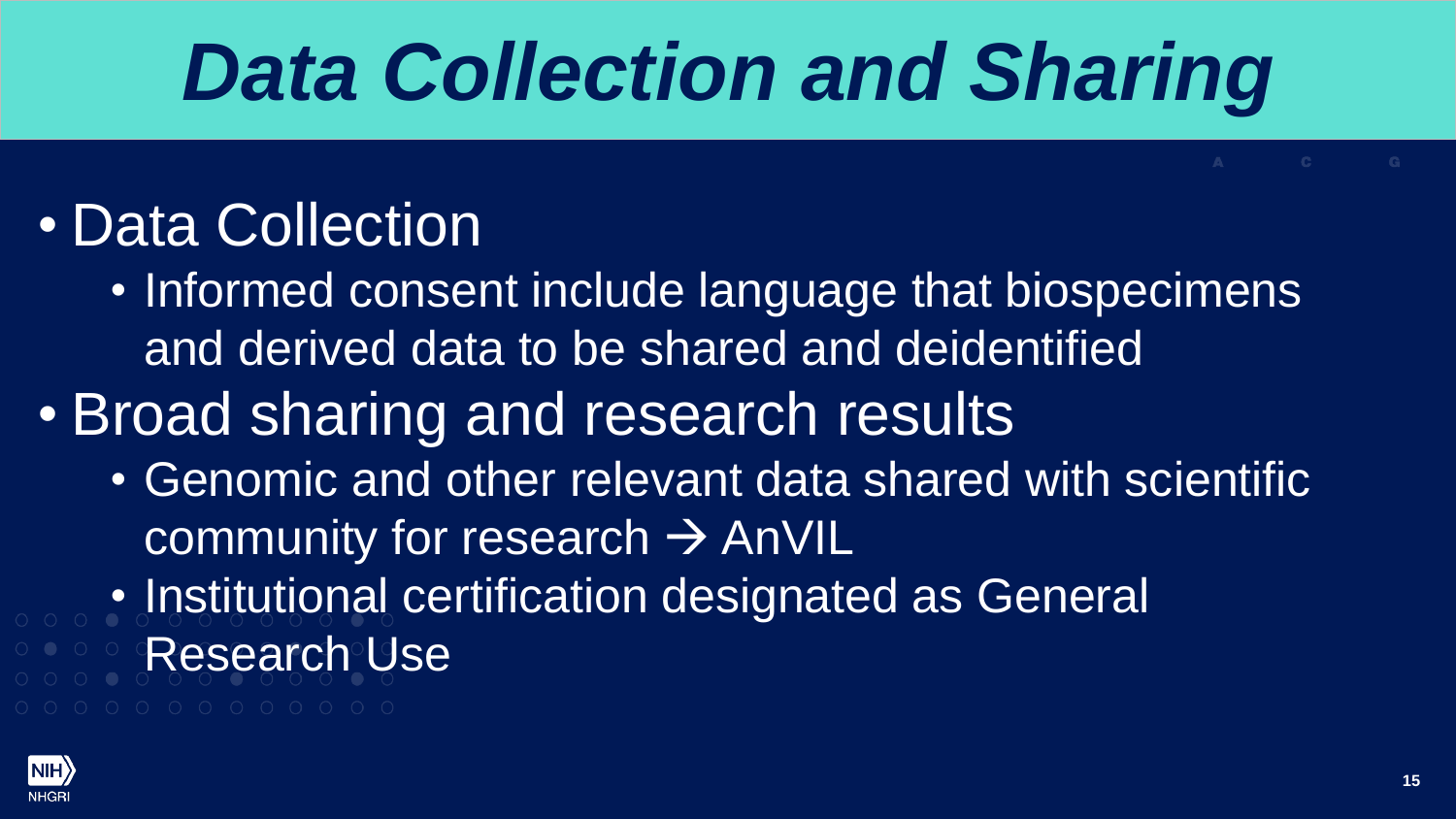### Award

- One award
- Cooperative agreement U24 mechanism

#### Lank<br>Lenk Budget

roo, rand • Total cost \$12.5M over the five-year budget period • Total cost range \$1.4M - \$3.6M depending on year • NICHD, NINDS, NIMH

![](_page_15_Picture_6.jpeg)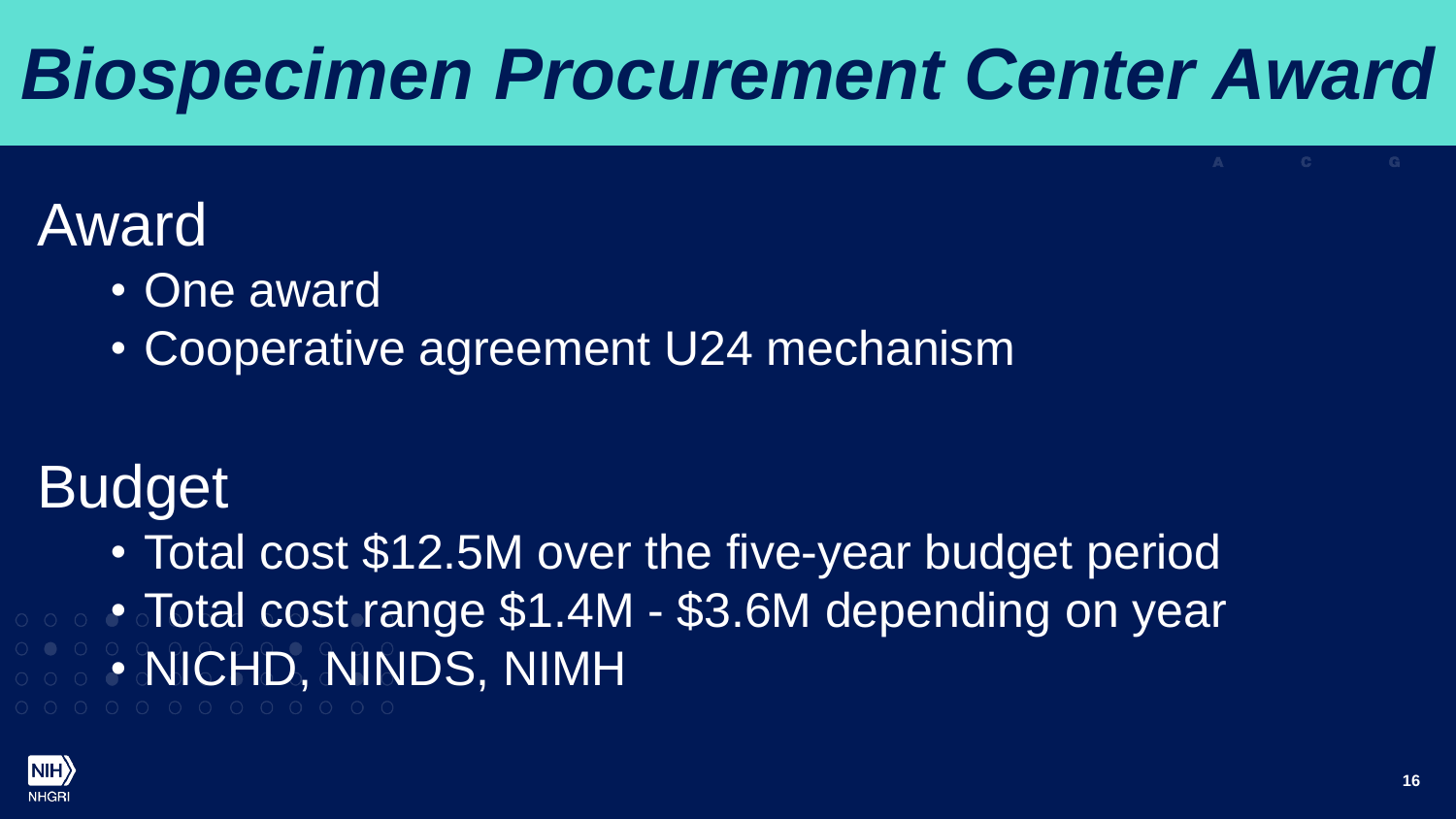![](_page_16_Figure_1.jpeg)

Goal: Recruit 30+ donors from each age group • Early post-natal (0-2 years) • Early childhood (2-8 years) • Pre-pubertal (8-12.5 years)

• Post-pubertal (12.5 – 18 years)

![](_page_16_Picture_4.jpeg)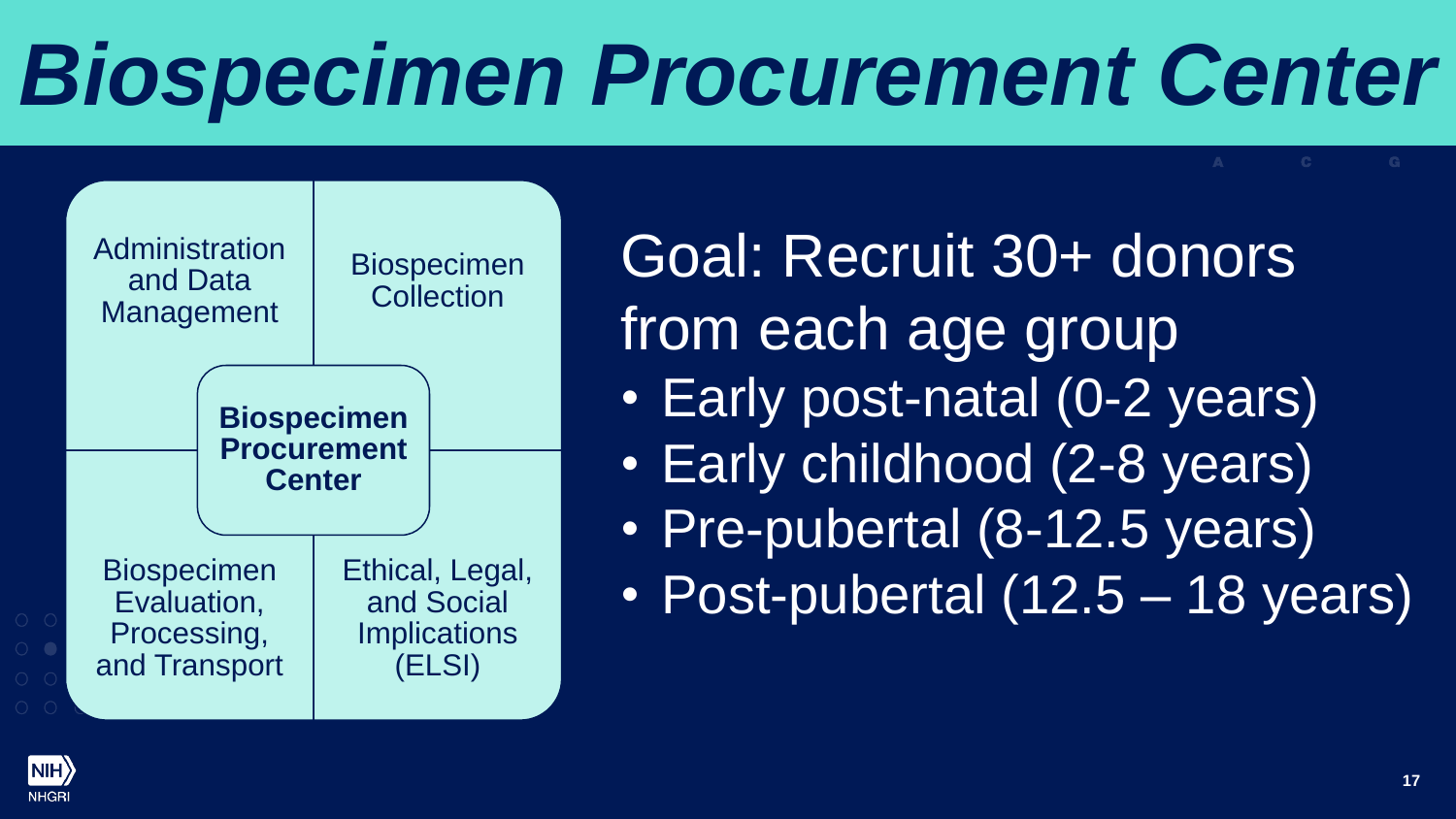![](_page_17_Figure_1.jpeg)

Administration and Data Management

- Oversight for BPC
- Manage entire biospecimen procurement project

![](_page_17_Picture_5.jpeg)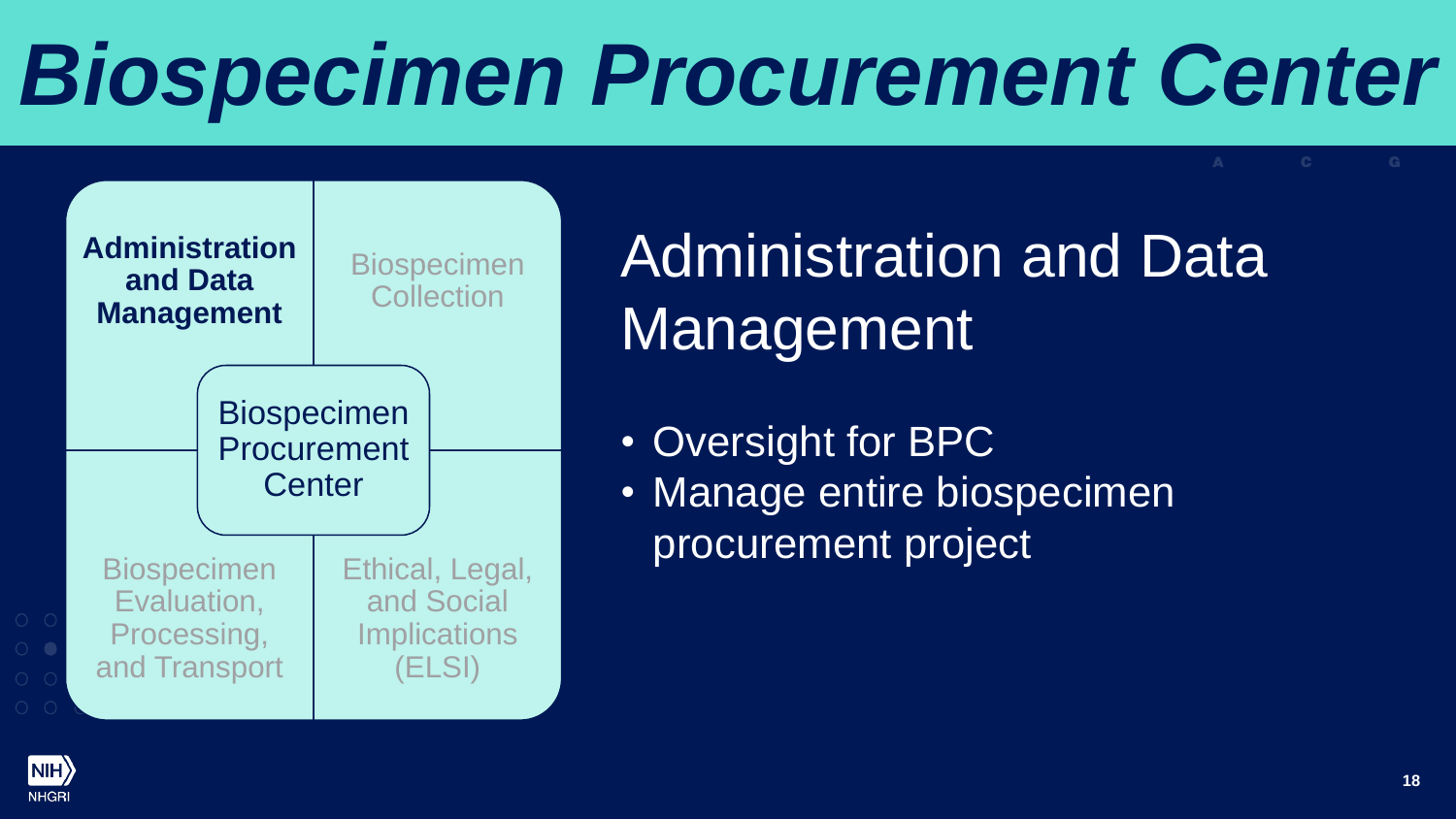![](_page_18_Figure_1.jpeg)

### **Biospecimen Collection**

- Coordinate biospecimen procurement from numerous tissues and associated clinical data from donors
- Collaboration with multiple tissue source sites (TSS) will be required for meeting the procurement goals (e.g., organ donor organizations and medical examiners)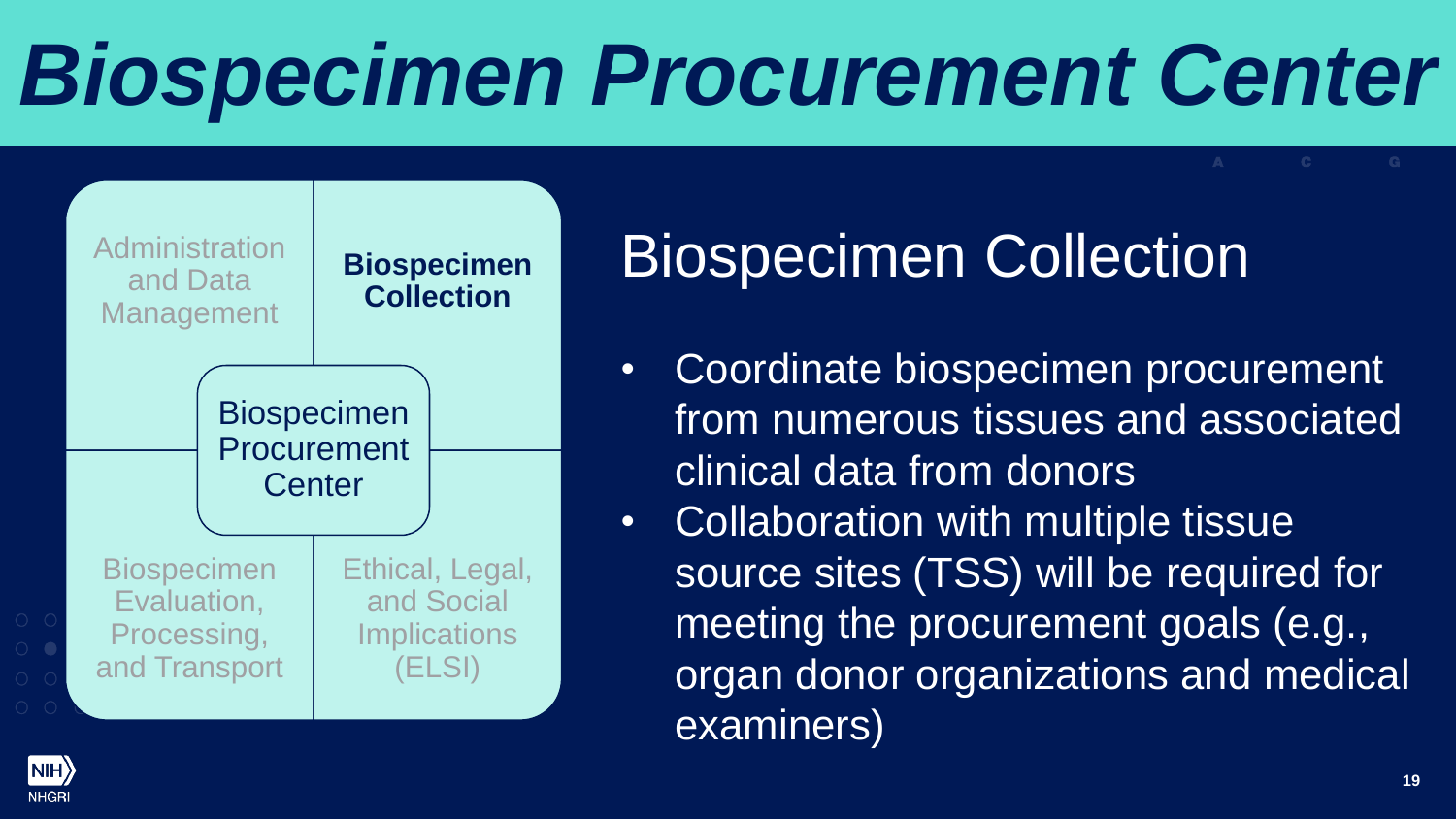![](_page_19_Figure_1.jpeg)

Biospecimen Evaluation, Processing, and Transport

- Optimize tissue collection
- Provide standardized collection kits for biospecimen collection
- Pathological review of organ source
- Ship samples to LDACC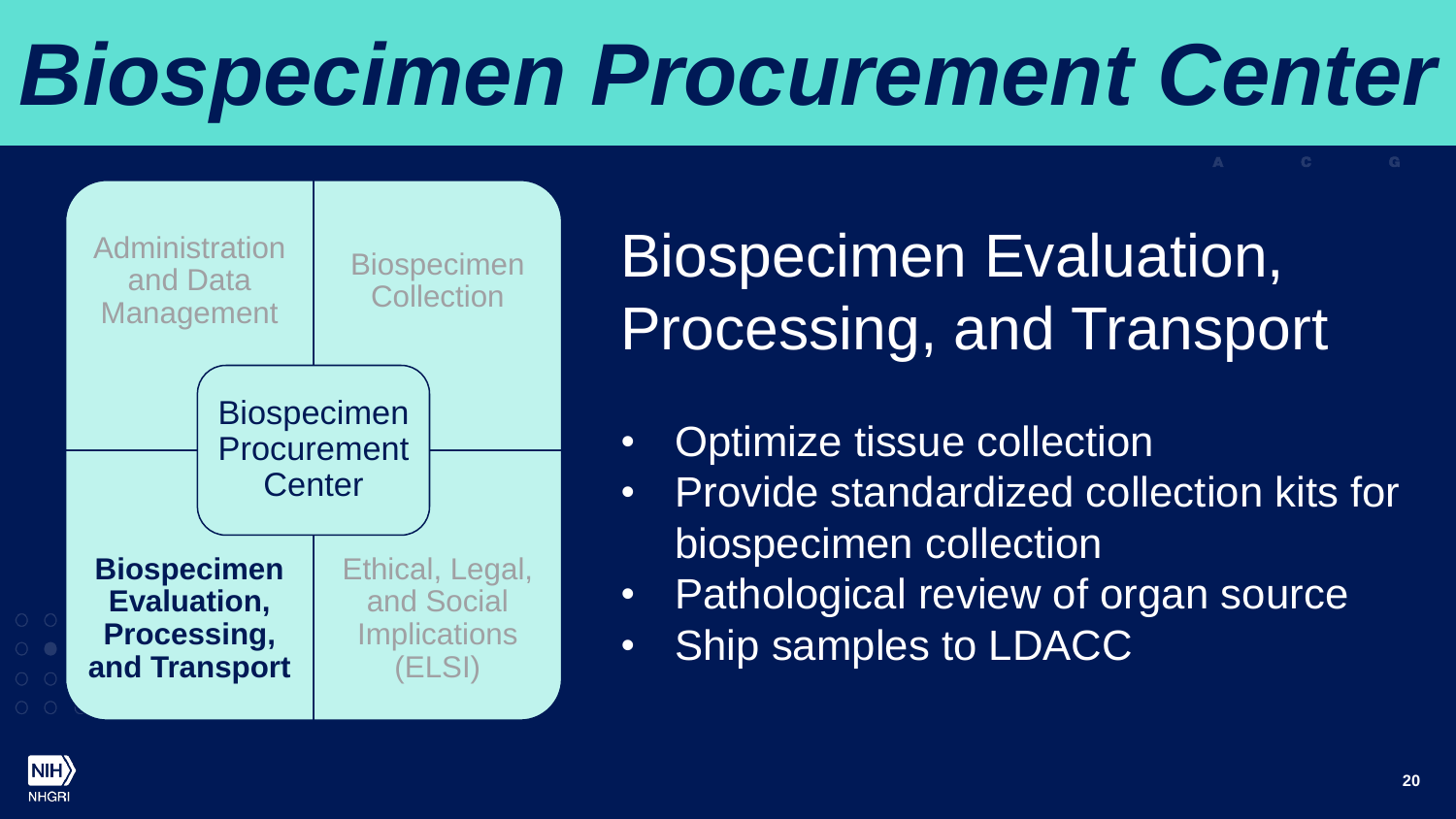![](_page_20_Figure_1.jpeg)

Ethical, Legal, Social **Implications** 

- Attitudes and concerns of study participants (next of kin)
- Effectiveness of consent process
- Psychosocial impact of participation in study on families and healthcare staff

![](_page_20_Picture_6.jpeg)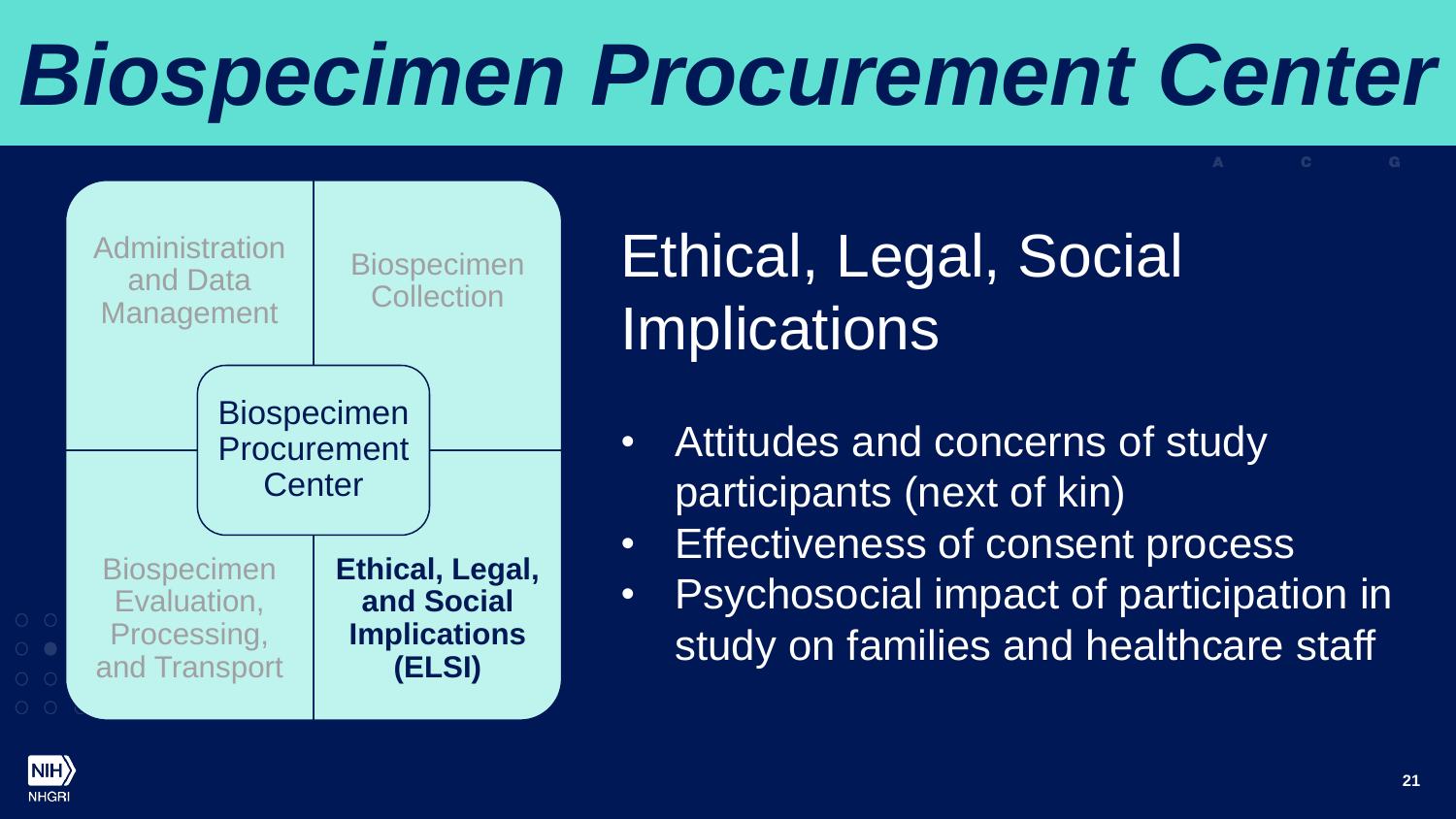### Project Overview

- Overall organizational structure and details of each component
- Experience in biospecimen procurement from postmortem donors
- Plan for coordinating with LDACC
- Summarize collective team expertise and organizational **strengths**

![](_page_21_Picture_6.jpeg)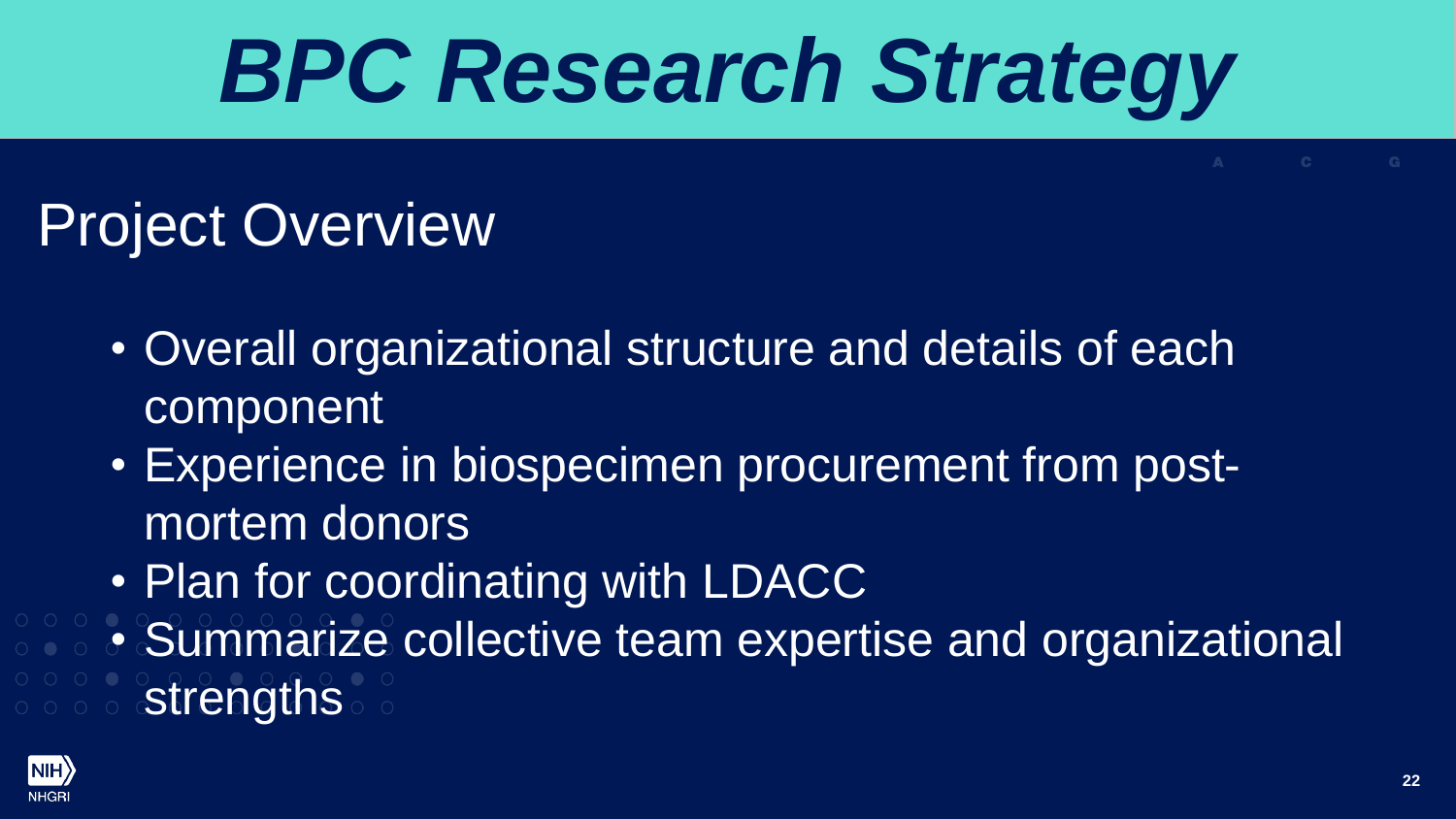### Administration and Data Management

- Outline administrative structure
- Procedure for quality control
- Sample workflow management plan
- Policy for managing records
- Establish informatics system for sample tracking and data
- collection
- 
- 

![](_page_22_Picture_10.jpeg)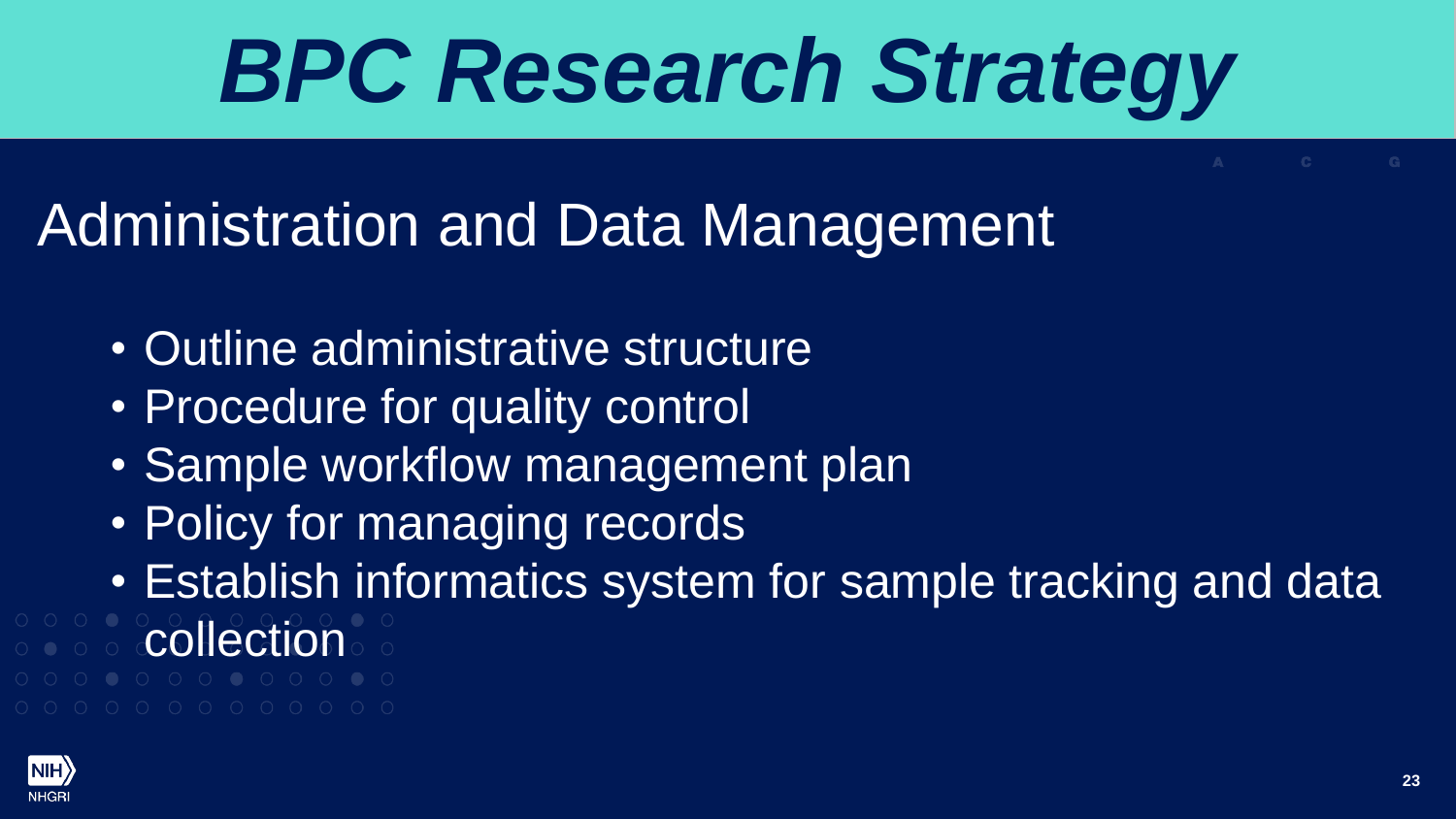### Biospecimen Collection, Evaluation, Processing and Transport

- Coordination of expert clinical and technical personnel to acquire post-mortem tissues resulting in high-quality nucleic acids (DNA and RNA) and pathological evaluation
- Clinical data collection
- Suitable storage and shipment of obtained tissues, and transfer of associated clinical data

![](_page_23_Picture_5.jpeg)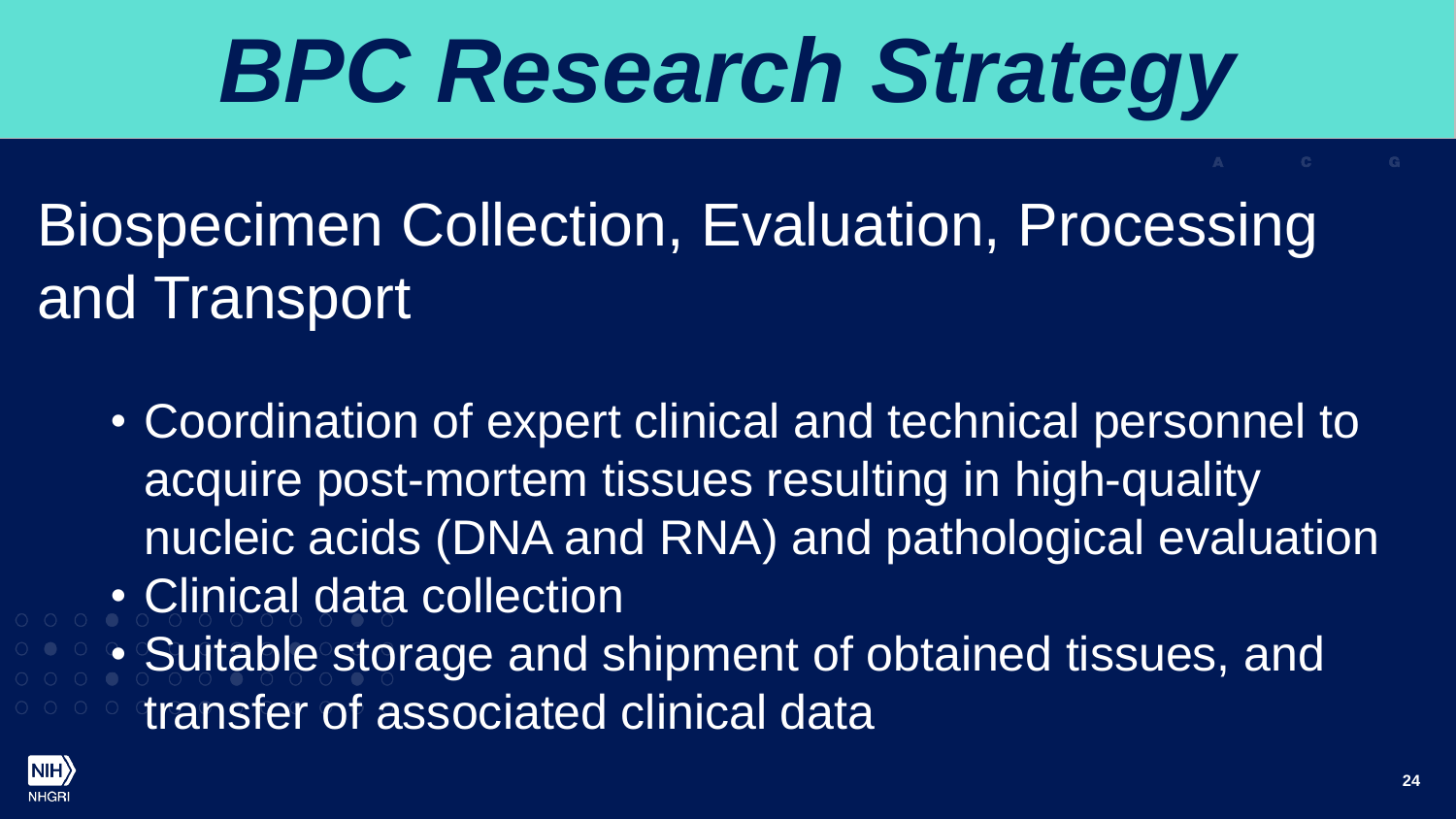### Ethical, Legal, and Social Implications

- Management plan how ELSI research will be integrated with tissue collection
- Strategy to approach families for consent and follow-up of research results
- Plans to identify and engage relevant communities and
- stakeholders
- 

![](_page_24_Picture_7.jpeg)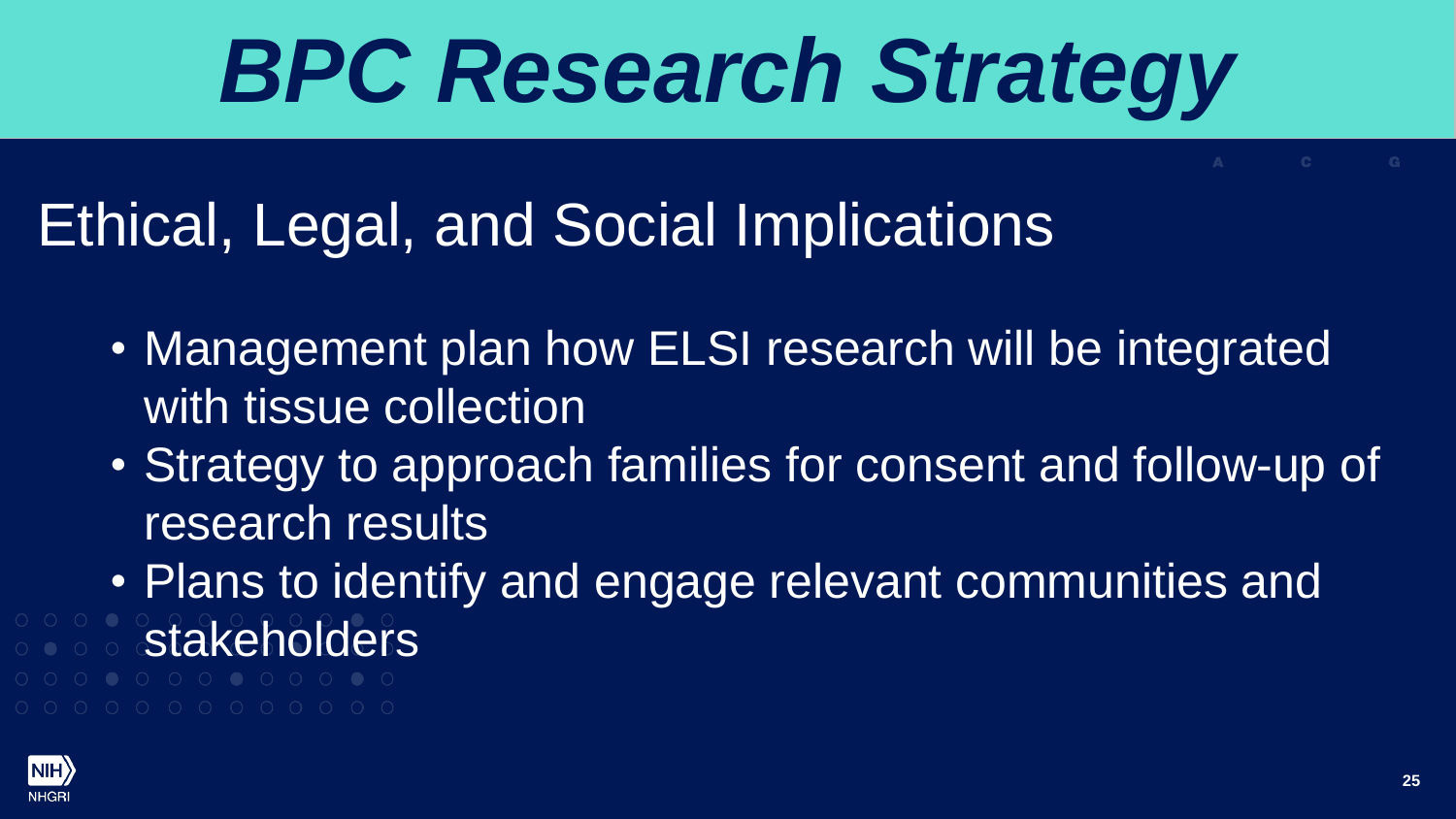# *BPC Review Criteria*

### Scored Review Criteria

- Significance
	- Will the completion of the project result in a useful resource for the research community to drive the field forward?
- Investigator(s)
	- **expertise and effort?**<br>เด∨ation • Are the PD(s)/PI(s), collaborators, and other researchers well suited for the project in terms of
- Innovation
	- Are novel strategies employed to ensure success of the project?
- Approach

 $\vert$  NIH $\rangle$ **NHGRI** 

- Is the conceptual design and overall operating plan adequate to procure and preserve tissue samples across developmental stages?
- **Environment** 
	- $\overline{C}$ • Are the institutional support, equipment and other physical resources available for the successful completion of the project? **26**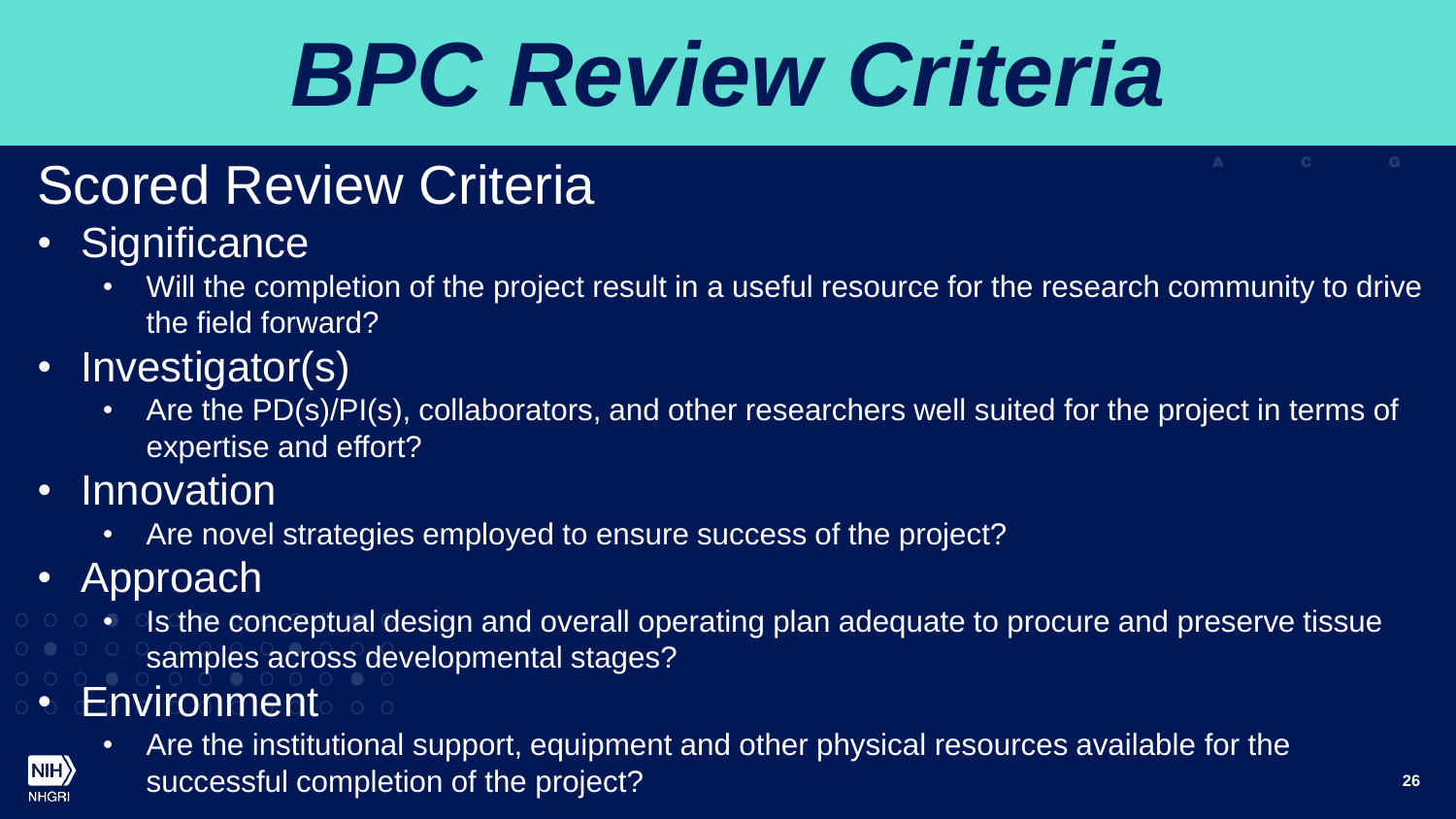### *Laboratory, Data Analysis, Coordinating Center Award*

#### Award

- One award
- Cooperative agreement U24 mechanism

#### Lank<br>Lenk Budget

- Total cost \$14.25M over the five-year budget
- \$1.5M \$3.5M Total cost
- prontice in the second second second second second second second second second second second second second second second second second second second second second second second second second second second second second sec sequencing and single cell analysis • In addition - \$1.6M Total cost per year for brain

![](_page_26_Picture_8.jpeg)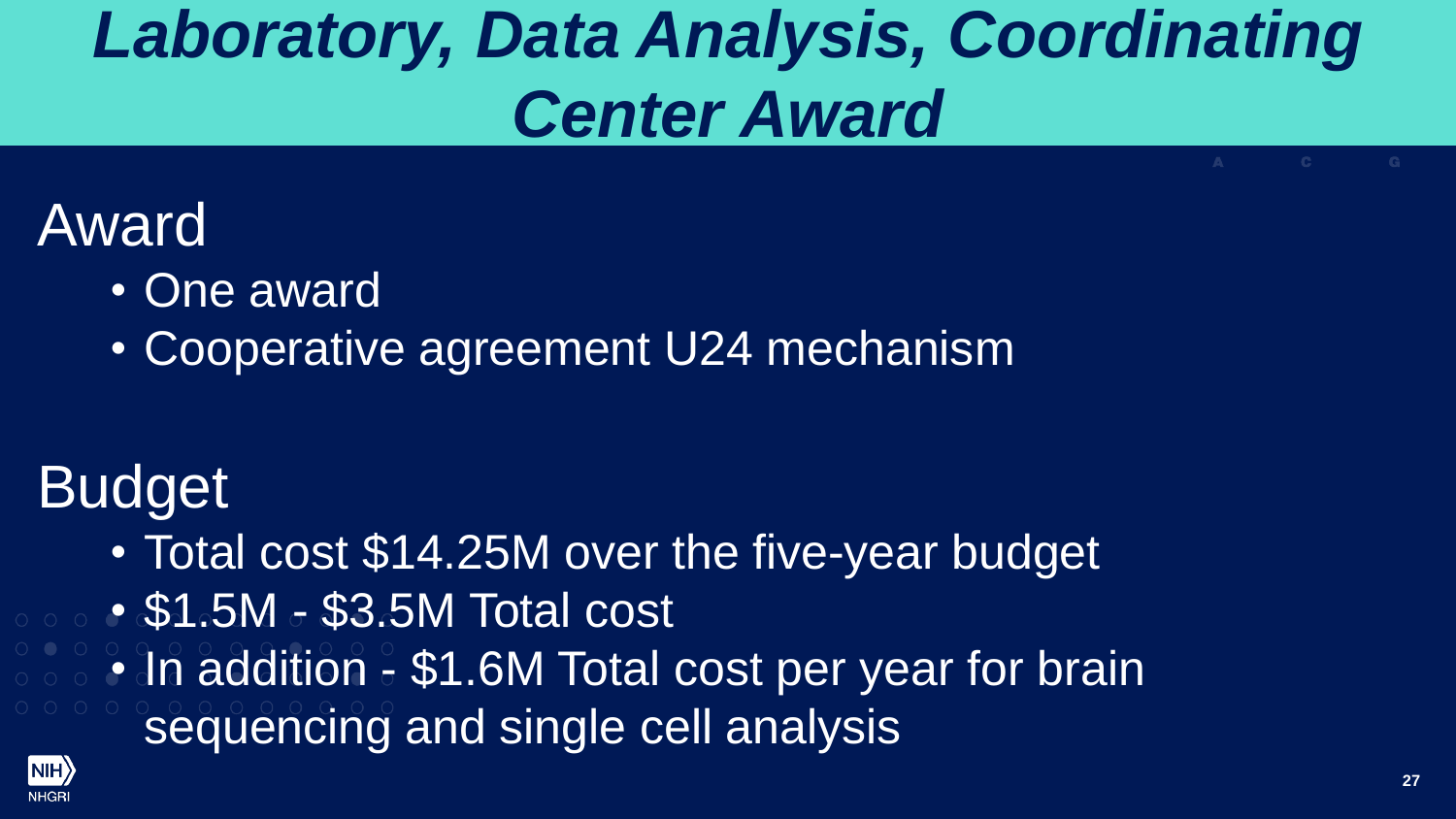### *Laboratory, Data Analysis, Coordinating Center*

![](_page_27_Figure_1.jpeg)

#### **Laboratory**

- Receive tissue aliquots from BPC
- Purify nucleic acids (DNA, RNA)
- Perform whole genome sequencing on blood, transcriptome sequencing on subset of bulk tissues and single-cell populations
- Biobanking for preservation of tissue aliquots

![](_page_27_Picture_7.jpeg)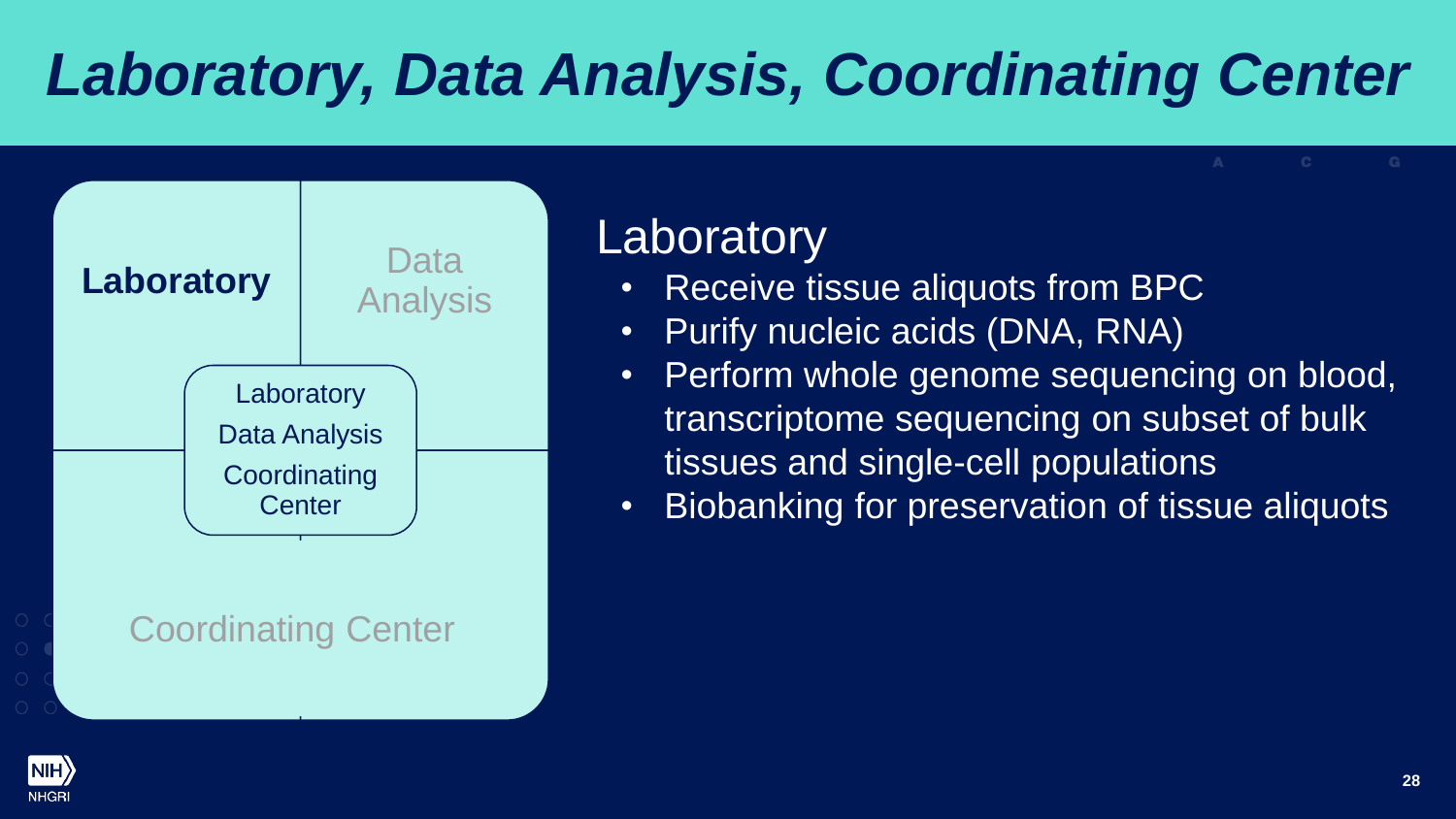### *Laboratory, Data Analysis, Coordinating Center*

![](_page_28_Figure_1.jpeg)

#### Data Analysis and Management

- Basic analyses
	- Genotyping and gene expression analysis at tissue and single-cell level
- Prepare datasets for public data release (AnVIL)
	- QA/QC
	- Harmonize metadata
	- Facilitate integration with GTEx data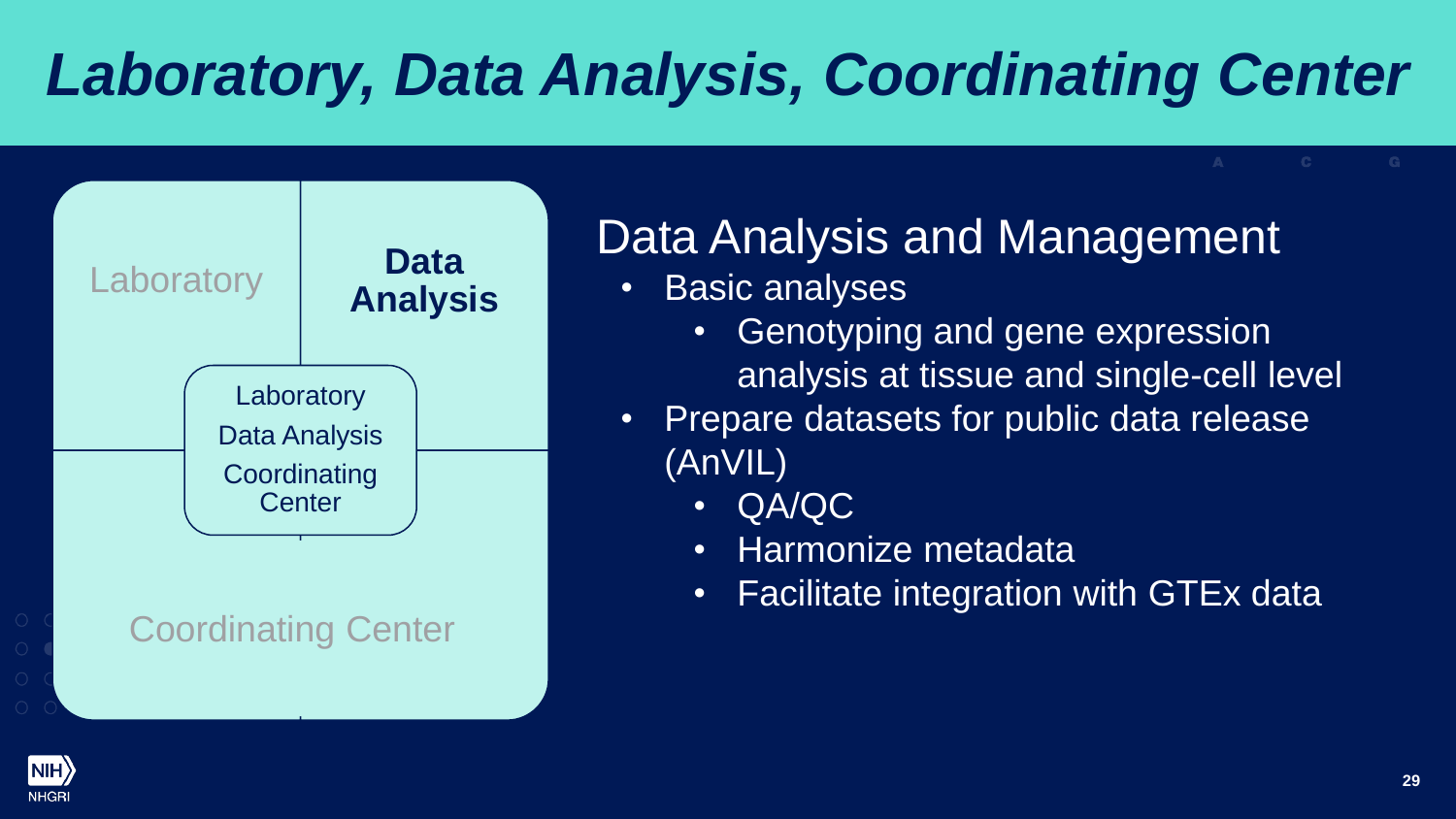### *Laboratory, Data Analysis, Coordinating Center*

![](_page_29_Figure_1.jpeg)

#### Coordinating Center

- Monitor study progress and lab performance
- Prepare general research reports
- Work with BPC to standardize data collection forms  $\rightarrow$  link clinical and family information to tissue samples
- Manage project logistics
	- Organize working group calls
	- Organize 2 in-person SC meetings/yr and one remote SC meeting
	- Provide travel for ESP to attend SC meetings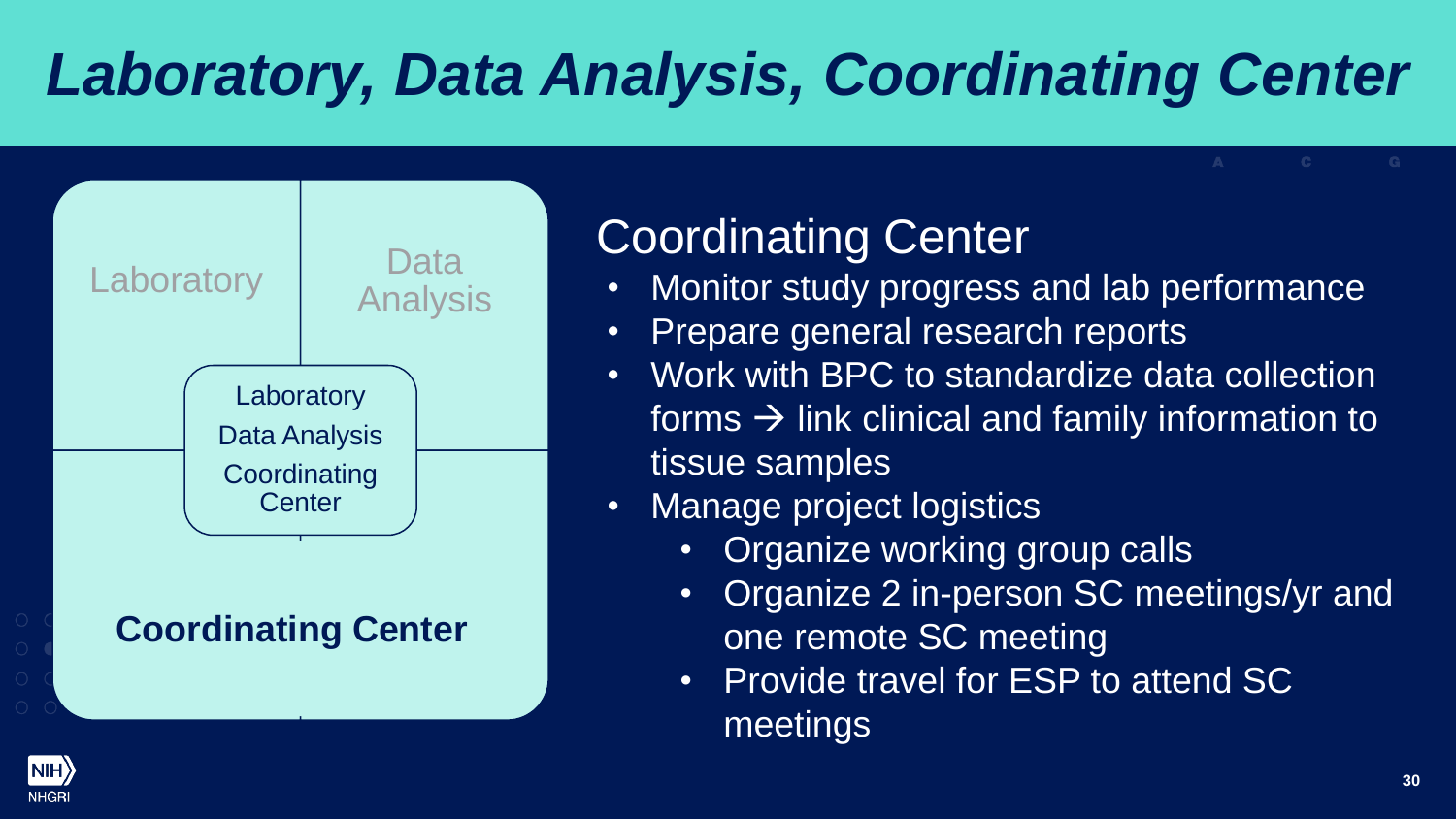# *LDACC Research Strategy*

### **Laboratory**

- Develop protocols for high quality nucleic acids (DNA, RNA) for bulk tissue and single cell sequencing
	- Characterization of brain tissue
- Plan for preservation of tissue aliquots for further analyses
- Plan for genome (blood) and transcriptome sequencing (subset of tissues)
- Plan for single cell assays
- Plan to provide aliquots to research community

![](_page_30_Picture_8.jpeg)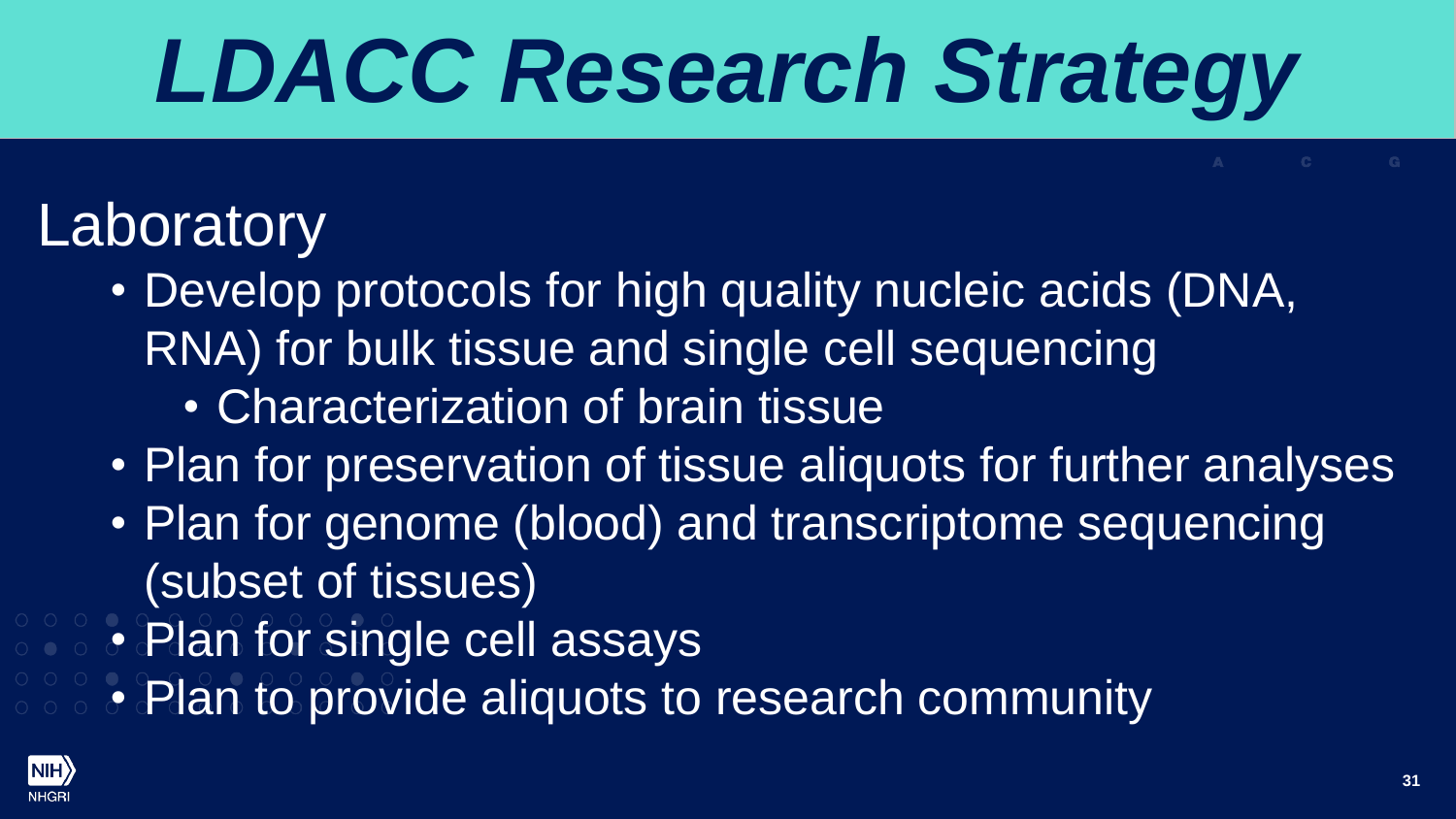# *LDACC Research Strategy*

### Data Analysis and Management

- Plan to prepare datasets for public release
- Develop plans for genotyping and gene expression
- Compare and integrate with original GTEx dataset
- Single cell analysis contain meta data standards regarding technology, QC, cell location registration etc.
- 
- 

![](_page_31_Picture_8.jpeg)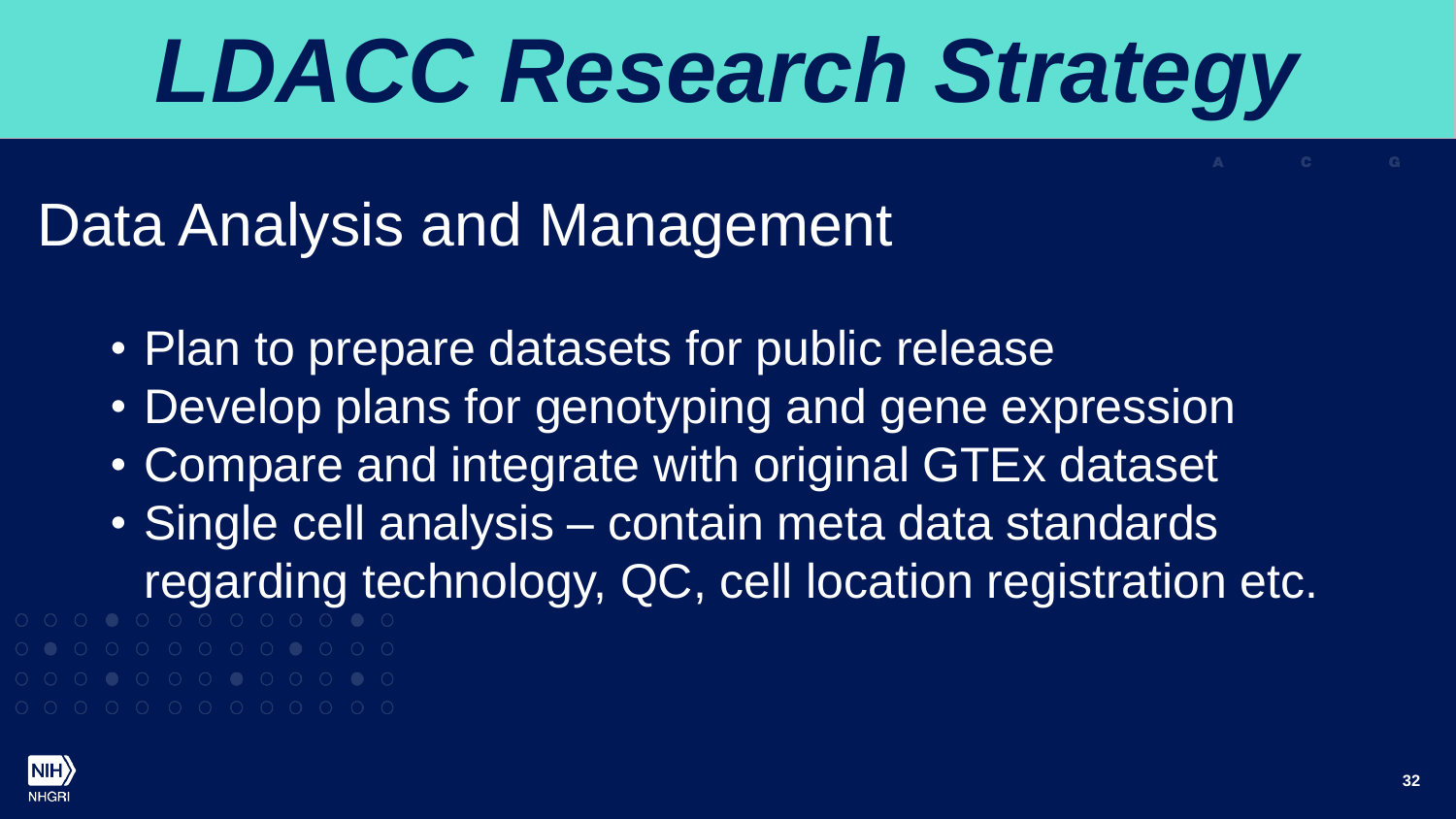# *LDACC Research Strategy*

### Coordinating Center

- Monitor study progress, laboratory performance, preparation of statistical and other reports
- In coordination with BPC
	- Barcode-based identification with donor information
	- Report measures number of donors and tissues
- Standardize data collection forms

![](_page_32_Picture_7.jpeg)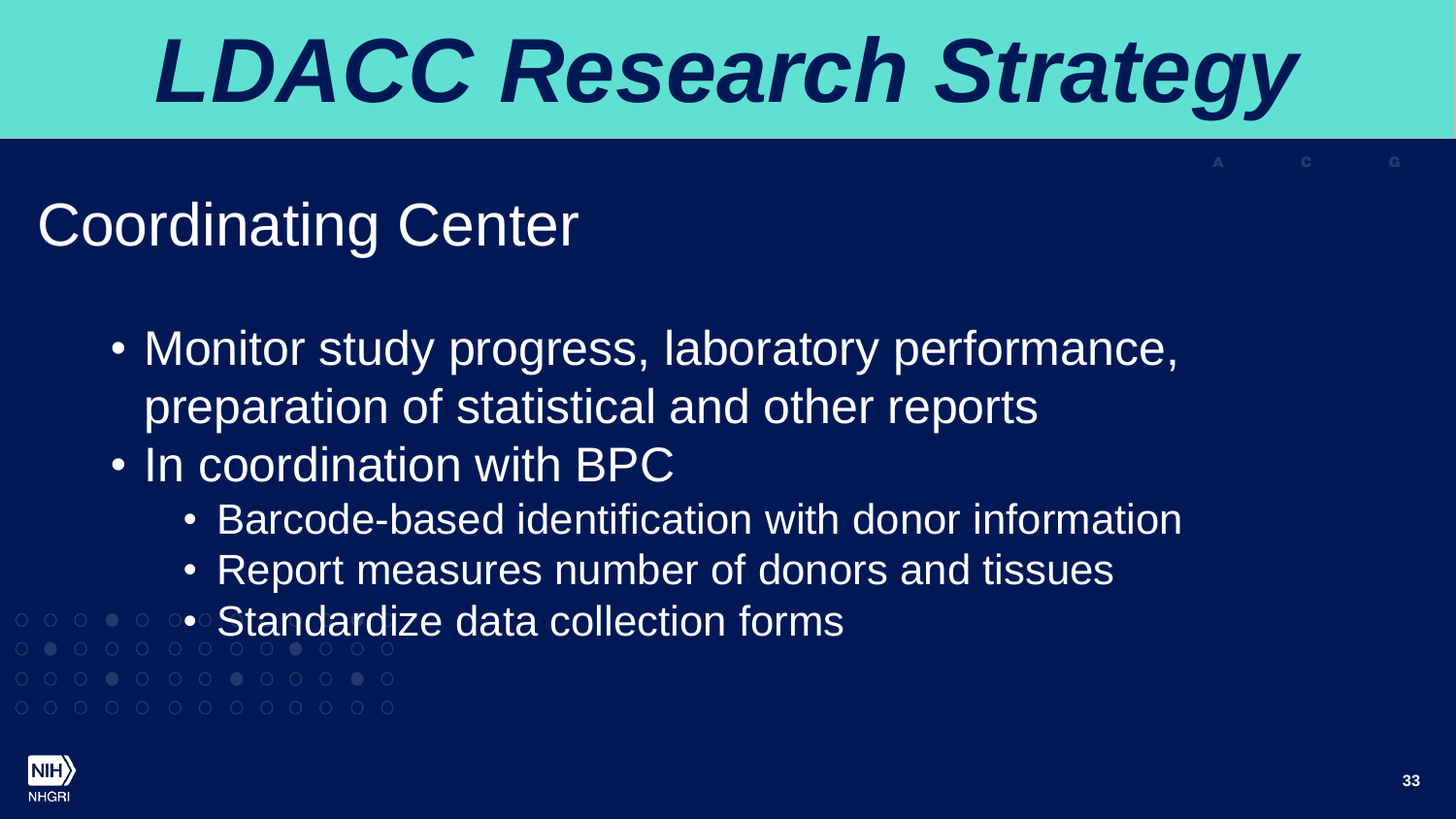# *LDACC Review Criteria*

#### Laboratory Scored Review Criteria

- Significance
	- Assess how proposed dGTEx data are interoperable with GTEx data?
- Investigator(s)
	- Will PD(s)/PI(s) dedicate sufficient time to meet needs of project?
- Innovation
	- Are data plans sufficiently innovative to meet the goals of the project?
- Approach
- Will conceptual design and overall operating plan effectively investigate
	- gene expression across developmental stages?
	- $\cdot$  Is the approach to single cell sequencing and analysis robust?

![](_page_33_Picture_12.jpeg)

#### **Environment**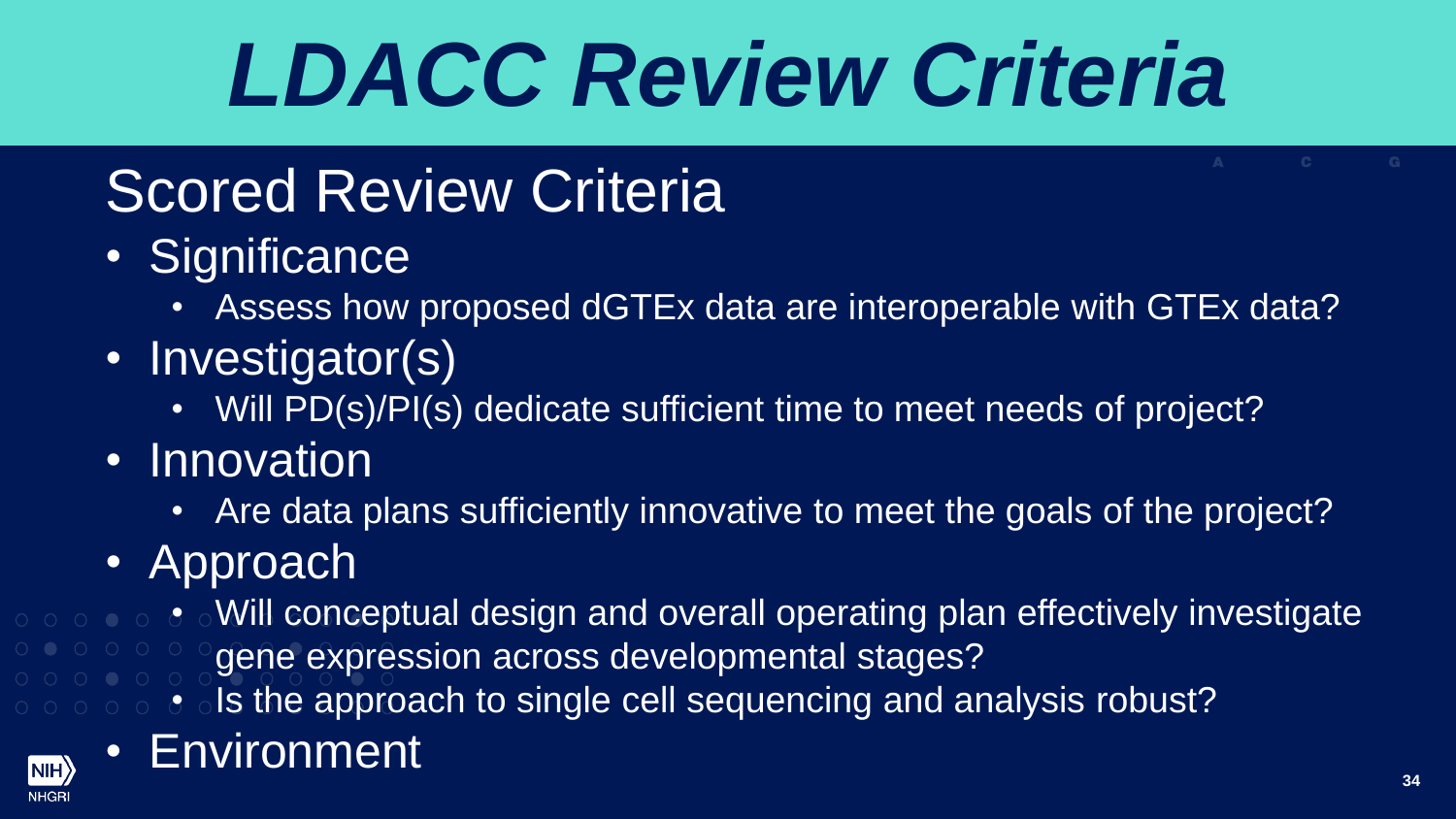### *Timeline*

**Year 1**

### **Years 2 - 4**

**Development** of protocols

BPC – assemble teams for procurement; ELSI research; set up CAB LDACC – set up infrastructure to receive tissue samples NIH – set up ESP

Ramp up – tissue procurement, sequencing, ELSI research

BPC – recruit 120 donors; pathology review; send samples to LDACC LDACC – WGS on blood, transcriptome seq on selected bulk tissues and single cells; gene expression analysis; deposit data in AnVIL; monitor study progress

Ramp down

**Year 5**

BPC – remaining recruitment LDACC – sequencing and analysis Publications, lessons learned

![](_page_34_Picture_9.jpeg)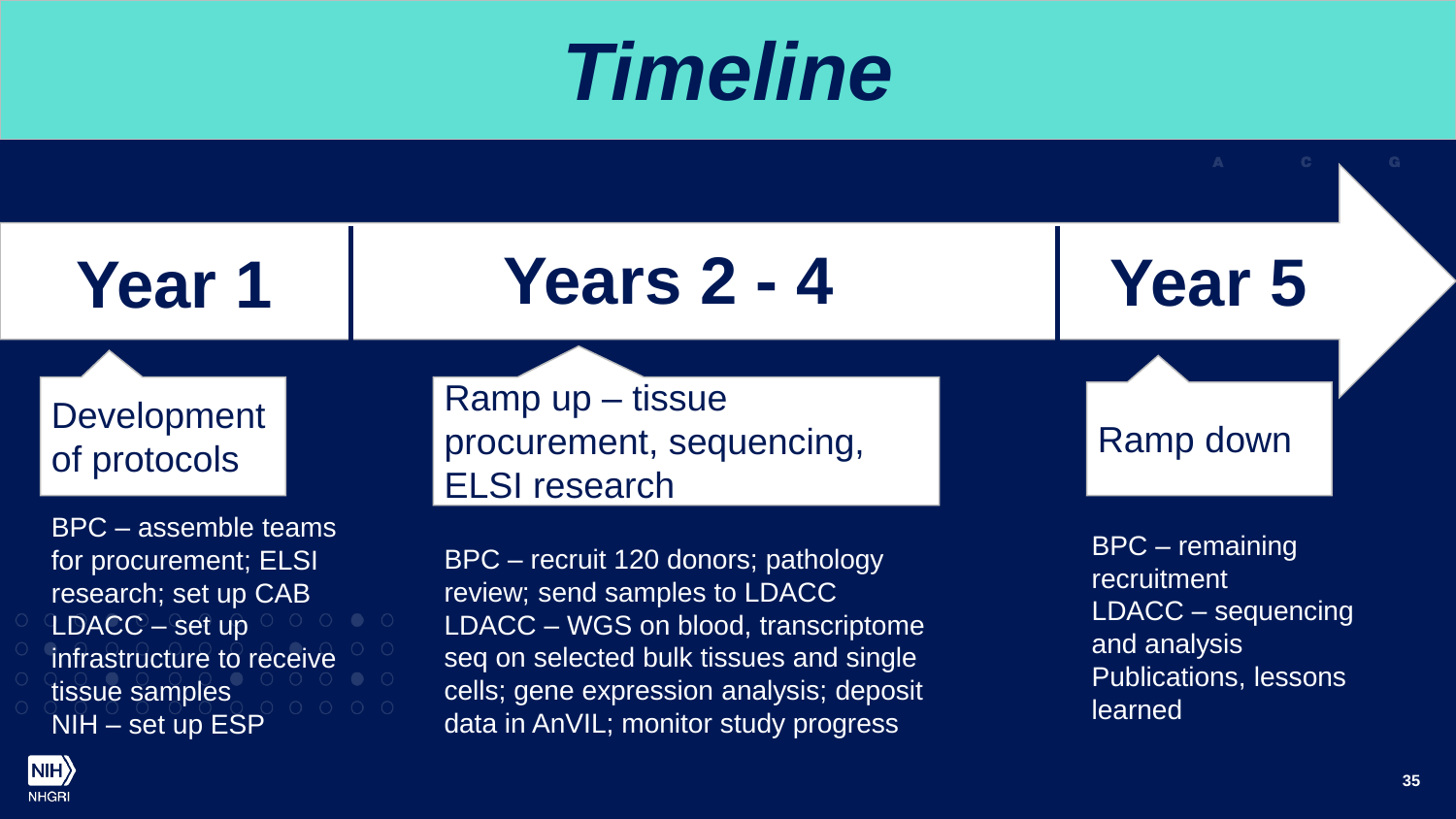### *Resources*

![](_page_35_Picture_1.jpeg)

#### **Funding Opportunities**

Pediatric Biospecimen Procurement Center (BPC) Supporting the Developmental Gene Expression (dGTEx) Project (U24 Clinical Trial Not Allowed) **RFA-HD-21-008** Application Due Date(s): December 3, 2020 Expiration Date: December 4, 2020 Laboratory, Data Analysis, and Coordinating Center (LDACC) for the Developmental Genotype-

**Tissue Expression Project (U24 Clinical Trial Not Allowed)** 

#### **RFA-HG-20-039**

Application Due Date(s): November 13, 2020 Expiration Date: November 14, 2020

*URL:<https://www.genome.gov/Funded-Programs-Projects/Developmental-Genotype-Tissue-Expression>*

![](_page_35_Picture_8.jpeg)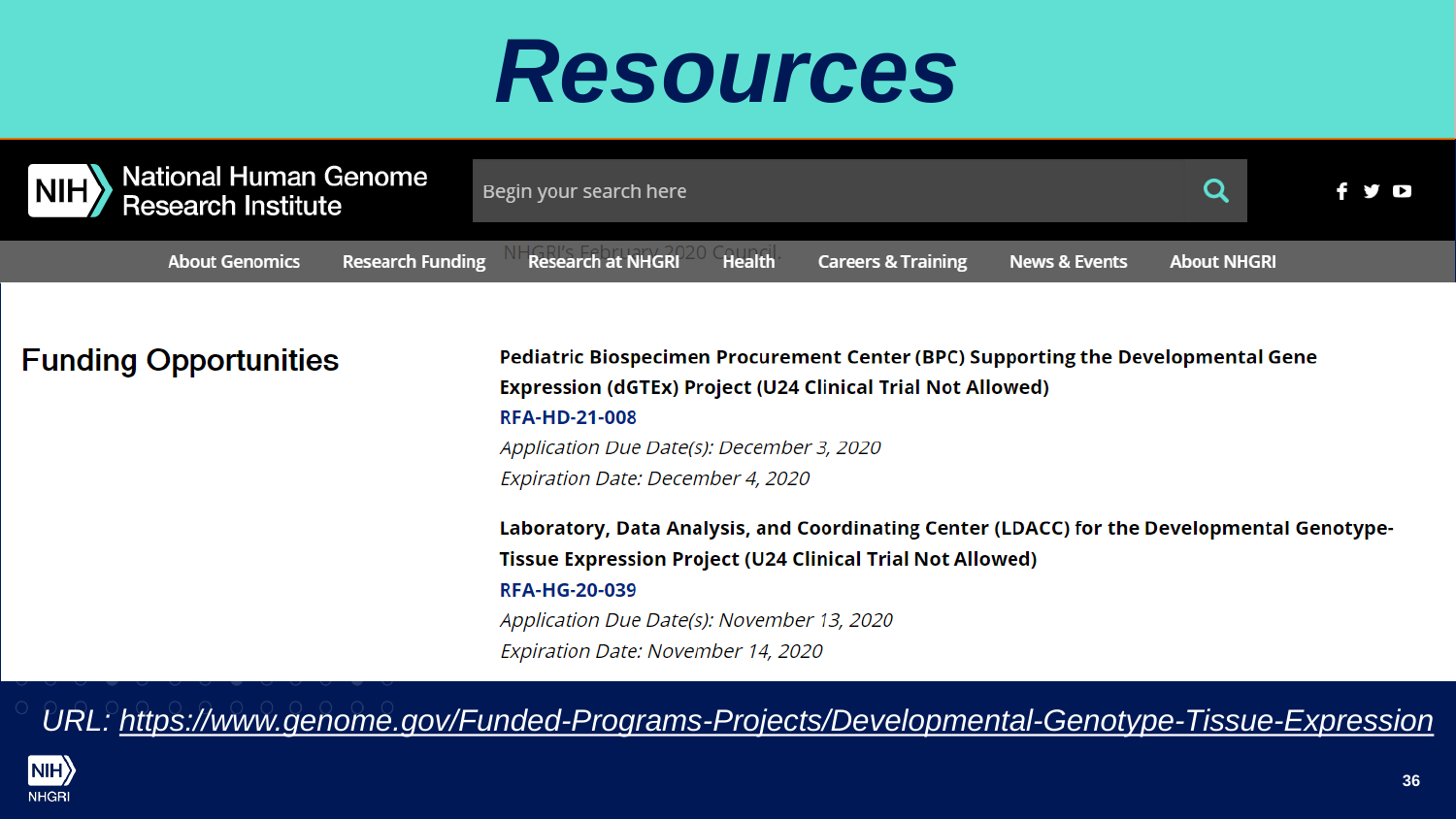# *RFA Key Dates*

- $\frac{1}{2}$ • Laboratory, Data Analysis, Coordinating Center RFA (HG-20-039)
	- Letters of Intent due October 13, 2020
	- Applications due November 13, 2020
	- Award June 2021
- $\overline{\phantom{a}}$ • Biospecimen Procurement Center RFA (HD-20-008)
	- Letters of Intent due November 3, 2020
		- **Coordination** • Applications due December 3, 2020
		- Award June 2021 **37**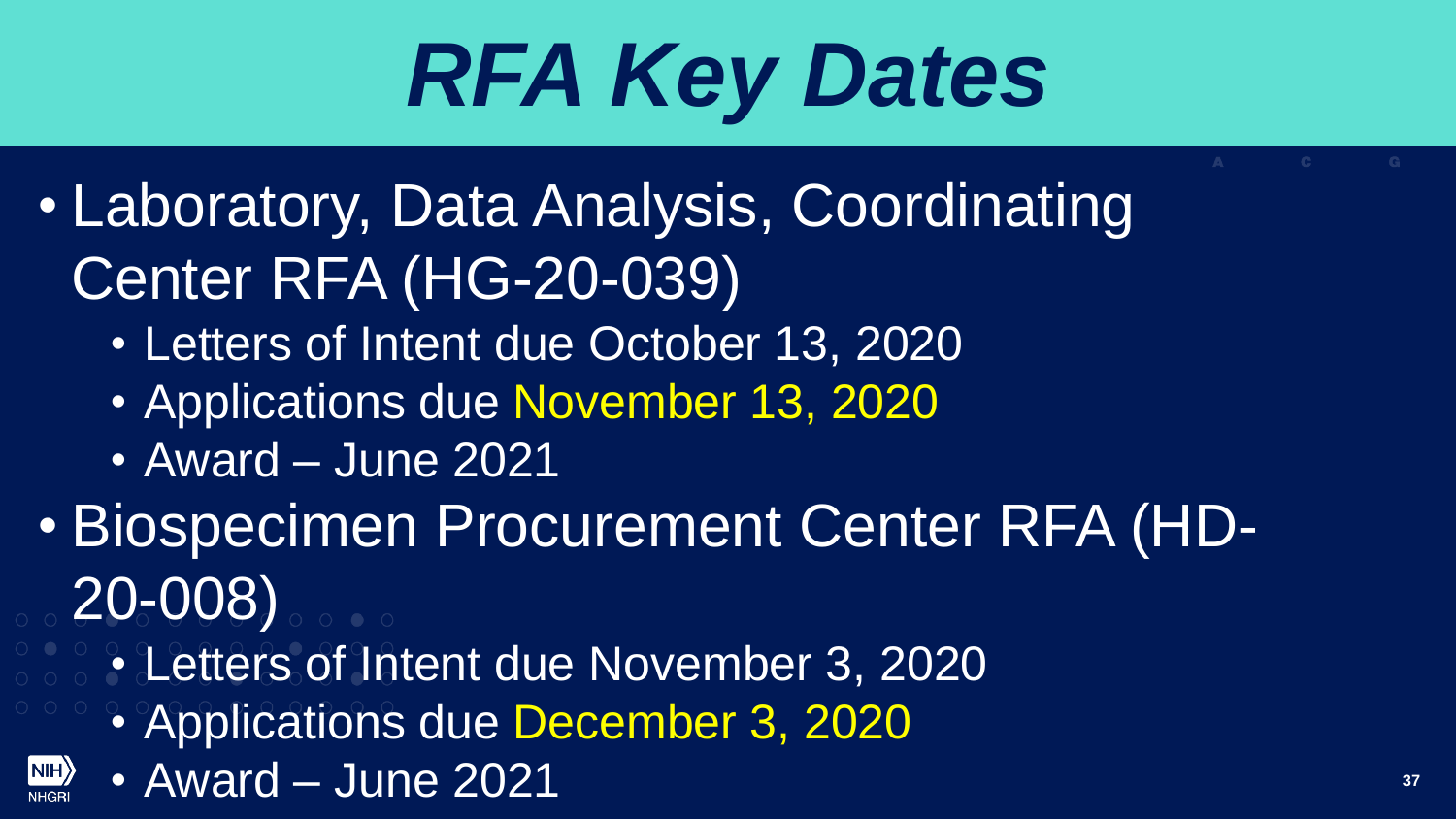### *FAQs*

- Is the Letter of Intent mandatory? No, this is optional
- Is this an open competition? Yes, anyone can apply
- n<sup>'</sup> a timely and regular b iai pač • How will LDACC work with AnVIL? - Data on gene expression and data analysis should be deposited in AnVIL on a timely and regular basis.
- Will there be RFAs for data analysis? FOAs likely in later years.
- Is ELSI study required? Yes

![](_page_37_Picture_7.jpeg)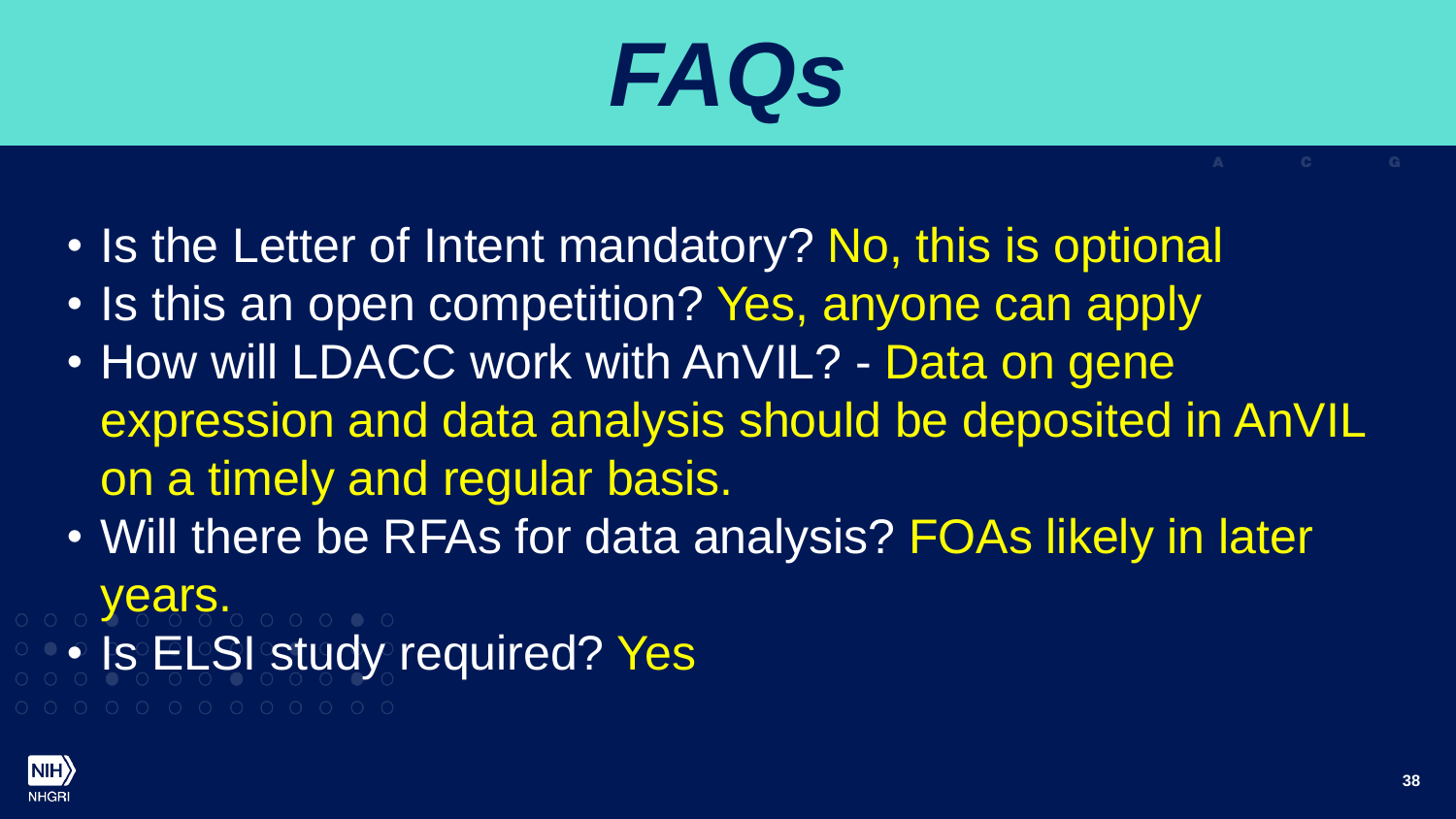### *Acknowledgements*

 $\mathbf{c}$  $\begin{array}{c} 0 & 0 & 0 \\ 0 & 0 & 0 \\ 0 & 0 & 0 \end{array}$  $\circ \circ \circ \circ \circ$  $\bullet \circ \bullet \circ$  $0000$  $0 0 0 0$ Н  $\circ \circ \circ \circ \circ$  $O$   $O$   $\bullet$   $O$  $0000$  $0000$ ඦ  $\circ$   $\circ$  $\bigcap$ Ő

Joy Boyer Tuba Fehr Adam Felsenfeld Laurie Findley John Ilekis Natalie Kutcher Melissa Parisi Zhaoxia Ren Jen Troyer Simona Volpi

O

![](_page_38_Picture_3.jpeg)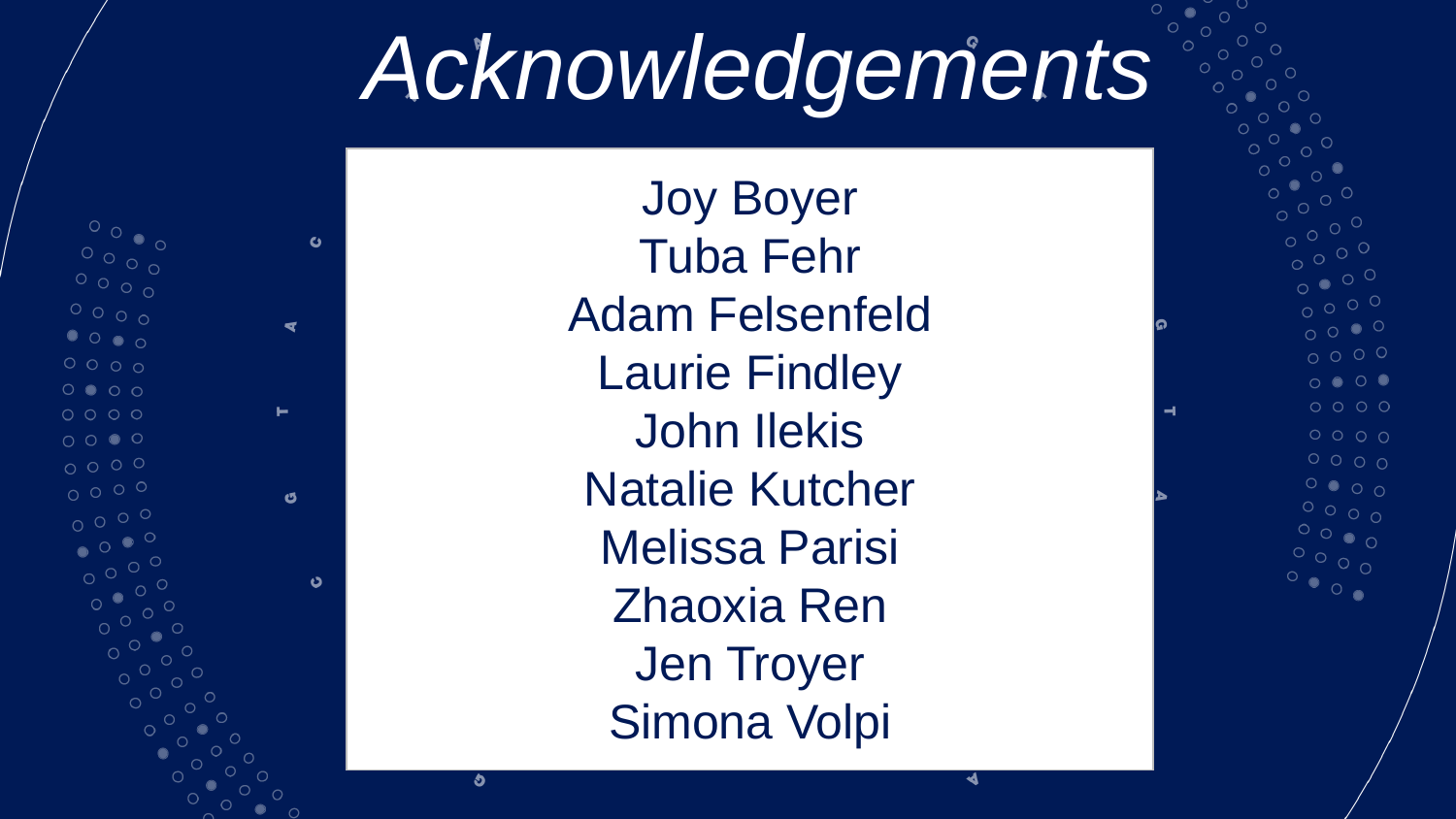![](_page_39_Picture_0.jpeg)